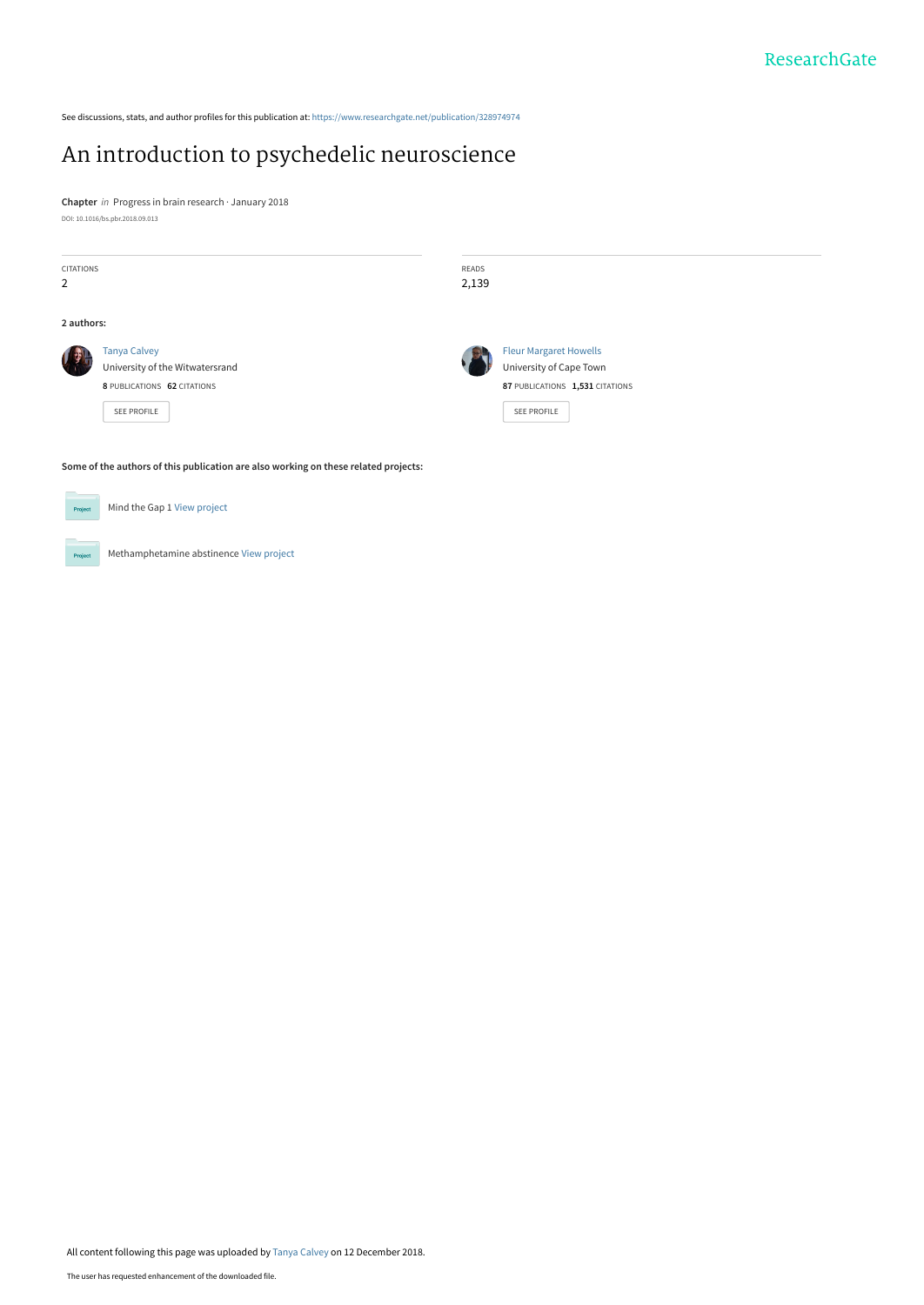# An introduction to psychedelic neuroscience 1



#### Tanya Calvey\*,<sup>1</sup>, Fleur M. Howells<sup>†,‡</sup>

\*Faculty of Health Sciences, University of the Witwatersrand Medical School, Johannesburg, South Africa † Translational Neuroscience Group, Department of Psychiatry and Mental Health, University of Cape Town, Cape Town, South Africa ‡ Neuroscience Institute, University of Cape Town, Cape Town, South Africa <sup>1</sup>Corresponding author: Tel.: 0027117172743, e-mail address: tanya.calvey@wits.ac.za

#### Abstract

This chapter is an introduction to the volume "Psychedelic Neuroscience" of Elsevier's Progress in Brain Research addressing the neurobiological mechanisms of psychedelic drugs, the resulting changes in brain activity and integration of traditional viewpoints. As the field is relatively new, there are discrepancies in the literature related to classification, composition and effects of the various psychedelics. Currently, psychedelics are grouped according to their neuro-receptor affinities into classic and atypical psychedelics, each with individual treatment potentials and abilities to elicit potent acute experiences and long-lasting changes in neurobiology through concurrent activation of several neuromodulatory systems. There is disparity in psychedelic brain imaging studies, delineating what is neural activity and hemodynamic needs further investigation for us to understand the brain "state" changes that are apparent. The psychedelic brain "state" is often compared to acute psychosis and we review the psychedelic animal models of psychosis and human brain imaging studies and contrast these to psychosis. The term "psychedelic" means mind-revealing and psychedelics have exceptional anti-amnesic effects and are able to "make conscious" that which was previously unconscious through changes in brain "state," but also there is growing evidence which demonstrates the role of epigenetic mechanisms. This supports traditional therapeutic use of psychedelics to heal ancestral trauma. Details of these mechanisms are provided along with suggestions for further research.

#### Keywords

Psychedelic medicine, Consciousness, Psychosis, qEEG, MEG, fMRI, Neurobiology, Microdosing, Combination psychedelic therapy, Neuromodulators, Epigenetics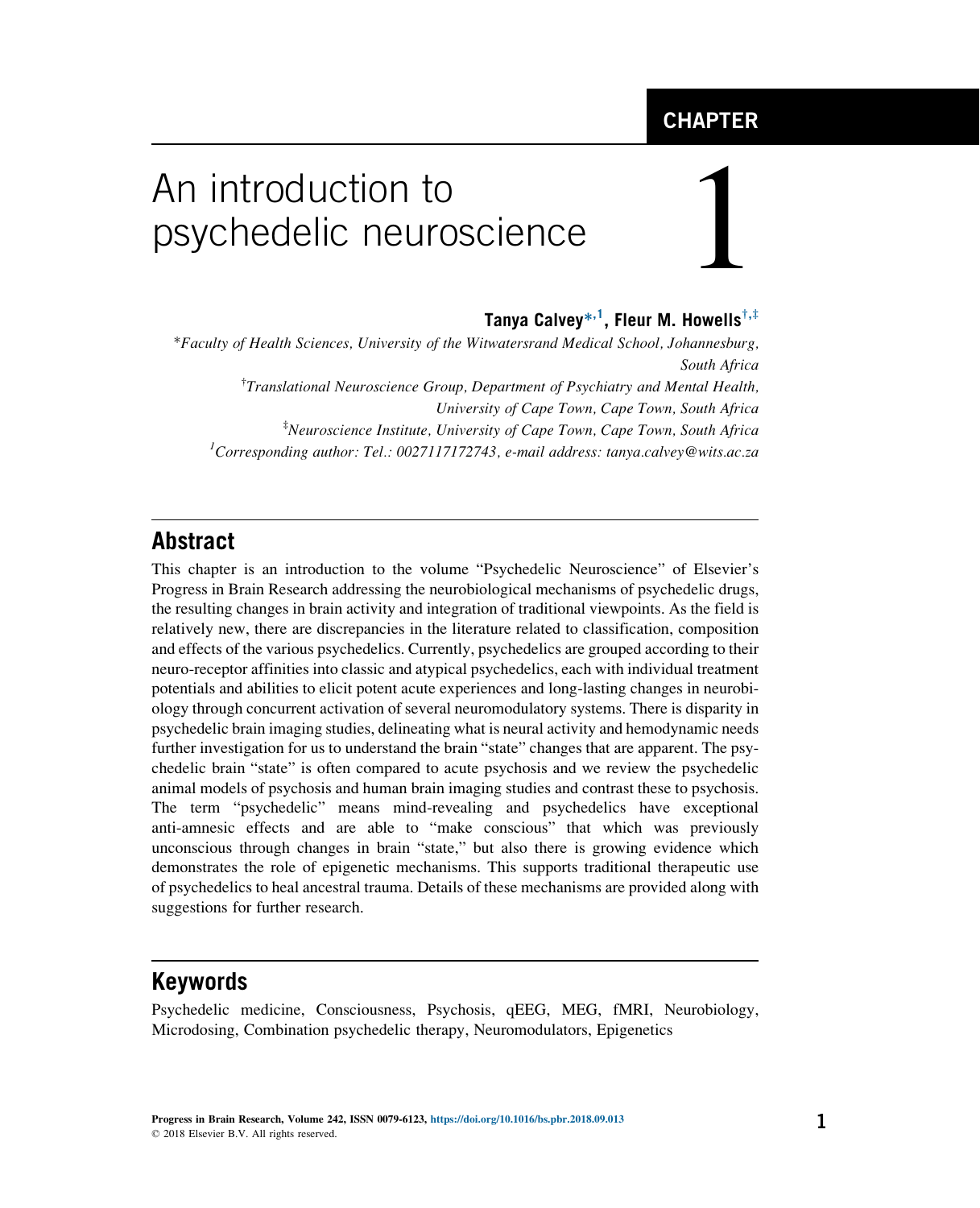#### 1 WHAT ARE PSYCHEDELICS?

The field of psychedelic neuroscience has witnessed a recent renaissance following decades of restricted research due to their legal status. As this is a relatively new field, there are incongruences in the literature related to terminology, classification, content and effect of the various psychedelics.

The currently accepted classification of psychedelics includes classic psychedelics and atypical/non-traditional/non-classical psychedelics. Classic psychedelics are the phenethylamines such as 3,4,5-trimethoxy-phenethylamine (mescaline, derived from Cactaceas plant family including peyote cactus), tryptamines such as 5-methoxy-dimethytryptamine (5-MeO-DMT; which can be synthetically produced, but also found in Bufo alvarius toad venom and several plants including Anadenanthera peregrina, derivative colloquially referred to as Amazonian yopo snuffs), N,N-dimethyltryptamine (N,N-DMT; found in ayahuasca a brew made with Banisteriopsis caapi vine and other ingredients), N,N-dimethyl-4-phosphoryloxytryptamine (Psilocybe genus of mushrooms) and ergolines such as lysergic acid diethylamide (LSD; derived from lysergic acid extracted from ergot fungus) ([Barsuglia et al., 2018](#page-17-0); [Murnane, 2018](#page-21-0)). Atypical psychedelics can be further divided into dissociative psychedelics (N-methyl-D-aspartate receptor-NMDA antagonists), e.g., phencyclidine (PCP; original synthesis was toward an anesthetic), ketamine (an amnesic surgical anesthetic) and ibogaine (derived from Apocynaceae family of plants), as well as cannabinoid agonists (e.g., Δ9-tetrahydrocannabinol (Δ9-THC) from cannabis), muscarinic receptor antagonists (e.g., scopolamine initially synthesized for anesthesia), and entactogens (e.g., 3,4-methylendioxymethampheamine-MDMA-"ecstasy").

Problematic in the field, perhaps more so than in other fields, is the issue of conflicting results, likely due to the limited research. For example, there is conflicting evidence as to whether or not the low  $5HT<sub>2A</sub>$  affinity of ibogaine has any functional relevance. [Ly et al. \(2018\)](#page-20-0) found that the  $5HT<sub>2A</sub>$  receptor antagonist, ketanserin, blocked the effect of noribogaine on structural plasticity yet both ibogaine and noribogaine failed to induce head-shake response in rats, a behavior which is seen to be comparable to hallucinations in humans and mediated by  $5HT<sub>2</sub>$  activation ([Barsuglia et al., 2018;](#page-17-0) González [et al., 2018;](#page-19-0) [Murnane, 2018\)](#page-21-0). González et al. [\(2018\)](#page-19-0) suggest that this result supports the subjective experiences in humans, where ibogaine does not produce the typical interferences in thinking, identity distortions, and space–time alteration, which are produced by the classic psychedelics. A second example, where there is confusion is the literature regarding 5-MeO-DMT. 5-MeO-DMT is described as being a constituent of ayahuasca ([Murnane, 2018](#page-21-0); [Riga et al., 2014](#page-22-0)), while it is evidenced that ayahuasca holds a high concentration of N,N-DMT, 5-MeO-DMT concentration is either non-existent or negligible in most brews ([Barsuglia et al., 2018;](#page-17-0) [McKenna, 2004;](#page-21-0) [McKenna et al., 1984](#page-21-0); [Pires et al.,](#page-22-0) [2009](#page-22-0)) and the ayahuasca psychedelic experience bears little to no resemblance to an experience with 5-MeO-DMT. Then cannabis research is possibly the best example of conflicting psychedelic research. As reviewed in [Colizzi and Bhattacharyya, 2018,](#page-18-0)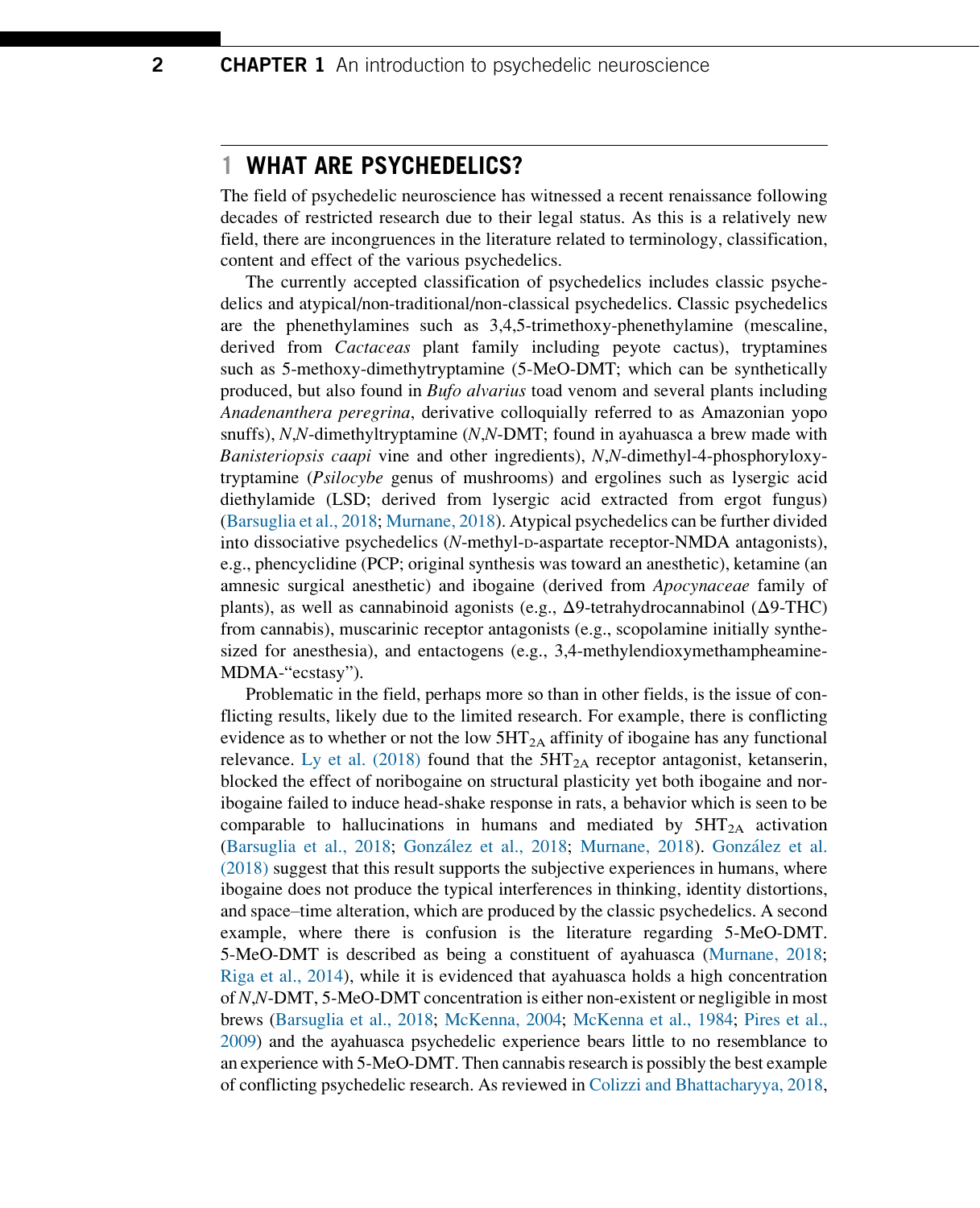evidence as to whether cannabis use is associated with adverse effects to mental health or cognition in humans is equivocal. There are also many divergent results in the functional human neuroimaging studies as detailed by [M](#page-21-0)üller et al.  $(2018)$ . Indeed, this is a new and growing field of research and more research is required to uncover the various psychedelics drugs, their active components and neurobiological effects.

## 2 NEUROBIOLOGY OF PSYCHEDELIC THERAPY FOR DEPRESSION AND ADDICTION

Classic psychedelics and dissociative psychedelics are known to have rapid onset antidepressant and anti-addictive effects, unlike any currently available treatment. Randomized clinical control studies have confirmed antidepressant and anxiolytic effects of classic psychedelics in humans ([De Gregorio et al., 2018](#page-18-0); [Murnane,](#page-21-0) [2018\)](#page-21-0). Ketamine also has well established antidepressant and anti-addictive effects in humans mainly through its action as an NMDA antagonist ([Gass et al., 2018\)](#page-19-0). Ibogaine has demonstrated potent anti-addictive potential in pre-clinical studies and is in the early stages of clinical trials to determine efficacy in robust human studies ([Barsuglia et al., 2018;](#page-17-0) [Corkery, 2018\)](#page-18-0).

Psychedelics are not only known to have rapid onset but their effects persist long after their acute effects; this includes changes in mood and brain function [\(Barsuglia](#page-17-0) et [al., 2018;](#page-17-0) [Colizzi and Bhattacharyya, 2018](#page-18-0); [Corkery, 2018;](#page-18-0) [De Gregorio et al.,](#page-18-0) [2018;](#page-18-0) [Erritzoe et al., 2018;](#page-19-0) [Ly et al., 2018](#page-20-0); [Murnane, 2018](#page-21-0)). These effects are suggested to result from their unique receptor affinities which affect neurotransmission ([Barsuglia et al., 2018](#page-17-0); [Corkery, 2018;](#page-18-0) [De Gregorio et al., 2018;](#page-18-0) [Murnane, 2018\)](#page-21-0) via neuromodulatory systems which then serve to modulate brain activity, i.e., neuroplasticity [\(Atasoy et al., 2018;](#page-17-0) [Barsuglia et al., 2018;](#page-17-0) [Colizzi and Bhattacharyya,](#page-18-0) [2018;](#page-18-0) [M](#page-21-0)üller [et al., 2018](#page-21-0)). These lasting effects are reported to promote cell survival, be neuroprotective, and modulate neuroimmune systems of the brain ([De Gregorio et al., 2018](#page-18-0); [Inserra, 2018;](#page-19-0) [Ly et al., 2018](#page-20-0)). The mechanisms which lead to these long-term neuromodulatory changes have been linked to epigenetic modifications and gene expression changes [\(De Gregorio et al., 2018;](#page-18-0) [Inserra,](#page-19-0) [2018\)](#page-19-0). These psychedelic drug effects, previously under-researched, may potentially provide the next-generation of neurotherapeutics, where treatment resistant diseases, e.g., depression and addiction, may become treatable with attenuated pharmacological risk profiles ([Ly et al., 2018](#page-20-0); [Murnane, 2018\)](#page-21-0).

Classic psychedelics have been shown to stimulate the serotonergic system mainly via  $5HT_{1A}$ ,  $5HT_{2A}$ ,  $5HT_{2C}$ , and  $5HT_{7}$  receptors, with the dopaminergic system primarily via  $D_2$  receptors, and indirectly with the glutamatergic and GABAergic systems ([Barsuglia et al., 2018](#page-17-0); [De Gregorio et al., 2018\)](#page-18-0). There is significant cross-talk between these neuromodulatory systems and classic psychedelics, and activation of  $5HT_{1A}$  and  $5HT_{2A}$  receptors modulates glutamatergic and dopaminergic neurotransmission in brain networks associated with depression and addiction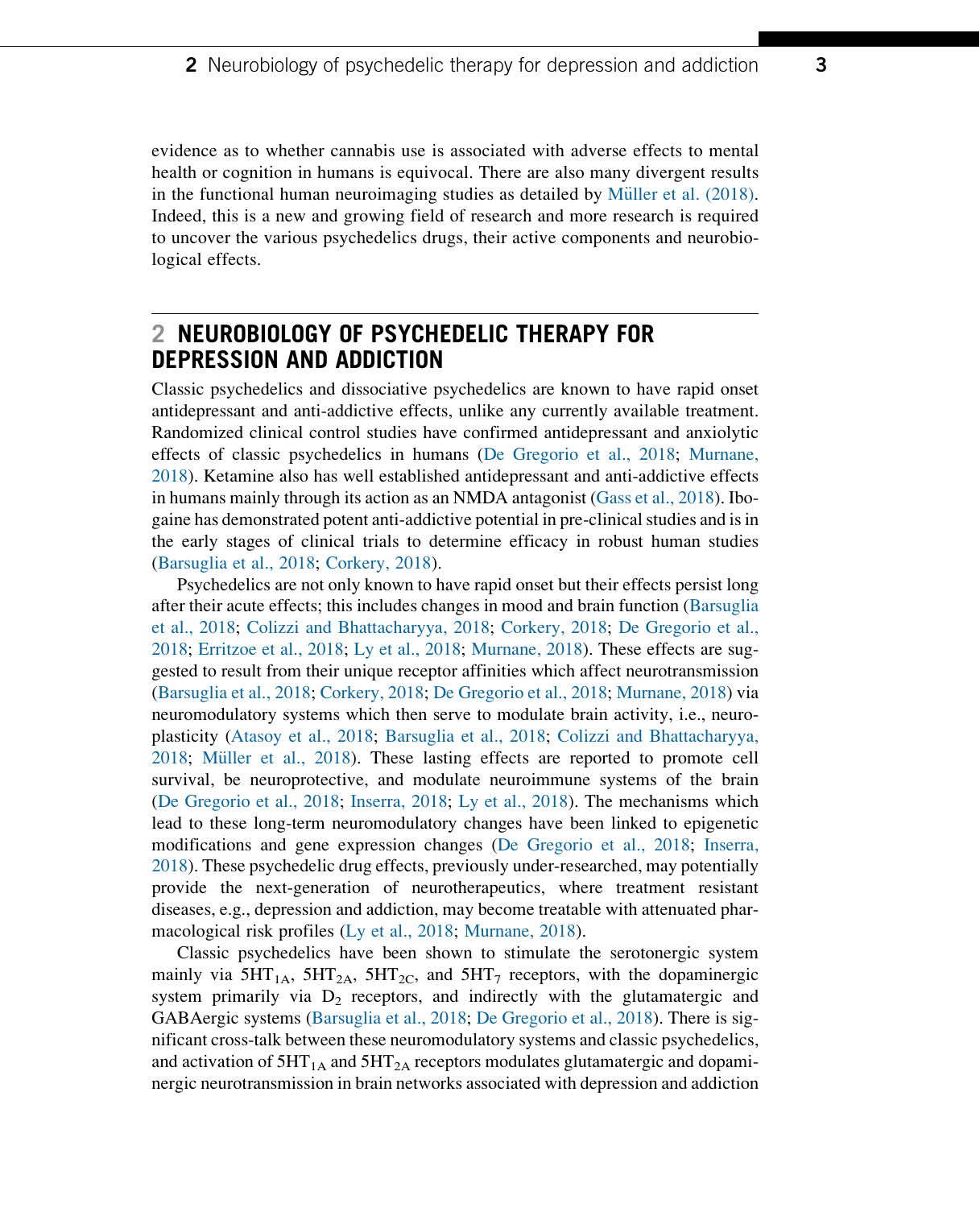([Barsuglia et al., 2018](#page-17-0); [De Gregorio et al., 2018](#page-18-0); [Guiard and Di Giovanni, 2015](#page-19-0); [Ly et al., 2018;](#page-20-0) [Murnane; Sampedro et al., 2017\)](#page-21-0). Then activation of  $5HT_{2C}$  receptors localized in dopaminergic and GABAergic neurons in the ventral tegmental area (VTA) regulates motivation by modulating transmissions to the nucleus accumbens (NAc) and altered balance in this  $5HT_{2C}$  receptor-associated network is postulated to cause reward-related disorders, such as schizophrenia, depression, and addiction ([Sumiyoshi et al., 2014](#page-22-0)). Further, it is acknowledged that classic psychedelics have an extremely low potential for abuse ([Nutt et al., 2007, 2010;](#page-21-0) [UNODC, 2018](#page-23-0)), and it is suggested that stimulation of  $5HT_{2C}$  receptors limits their potential for addiction and that their therapeutic effects are mediated by acute  $5HT_{2C}$  receptor stimulation followed by sustained downregulation of  $5HT<sub>2A</sub>$  and  $5HT<sub>1A</sub>$  receptors [\(De Gregorio](#page-18-0) et [al., 2018;](#page-18-0) [Murnane, 2018\)](#page-21-0). Investigation into the complex mechanisms of action of classic psychedelics which lead to its anti-depressant and anti-addiction properties via the serotonergic system continues to gain momentum, e.g., minimal research has investigated the role of  $5HT<sub>7</sub>$  activation by psychedelics, but has been suggested to play a role in classic psychedelic anti-addiction properties, specifically 5-MeO-DMT in alcohol use disorder [\(Barsuglia et al., 2018](#page-17-0)).

The classic psychedelics act directly via the serotonergic system whereas certain atypical psychedelics have direct affinity for numerous neuromodulatory systems. A remarkable example, ibogaine, addressed by [Corkery and Barsuglia](#page-18-0) et [al. \(2018\)](#page-18-0), demonstrates novel pharmacological mechanisms of action to be considered in the potential treatment of substance use disorders and depression ([Alper,](#page-17-0) [2001;](#page-17-0) [Barsuglia et al., 2018\)](#page-17-0) through simultaneous activation of multiple neurotransmitter systems ([Baumann et al., 2001a,b](#page-17-0)). This alkaloid has low micromolar affinity for mu and kappa opioid receptors, SIGMA-1 and SIGMA-2 receptors (SIGMAR1; SIGMAR2), serotonin reuptake transporter (SERT) and dopamine transporter (DAT), is an antagonist to NMDA and α3β4 nicotinic acetylcholine (nAChR) receptors and a weak  $5HT_{2A}$  receptor agonist ([Alburges et al., 2000](#page-17-0); [Barsuglia et al., 2018;](#page-17-0) [Brown and Alper, 2017;](#page-18-0) [Jacobs et al., 2007](#page-19-0); [Lavaud and](#page-20-0) [Massiot,](#page-20-0) 2017; [Mash et al., 1998\)](#page-20-0). Drugs with similar NMDA affinity (e.g., such as ketamine and memantine) or NMDA regulators (e.g., such as acamprosate) have shown promise in reducing symptoms of substance use disorders and depression ([Barsuglia et al., 2018](#page-17-0); [Corkery, 2018;](#page-18-0) [Gass et al., 2018;](#page-19-0) [Ron and Wang, 2009](#page-22-0)). The mu-opioid receptor has demonstrated a functional role in drug reward ([M](#page-21-0)éndez and Morales-Mulia, 2008) as well as craving ([Nutt, 2014\)](#page-21-0). Further, ibogaine possesses an opiate replacement mechanism of action as reported for compounds such as methadone ([Barsuglia et al., 2018;](#page-17-0) [Baumann et al., 2001a,b](#page-17-0); [Corkery, 2018](#page-18-0); [Mash et al., 1995](#page-20-0); [Zubaran et al., 1999](#page-23-0)). However, neither ibogaine nor its principle psychoactive metabolite, noribogaine, activate G-proteins associated with morphine administration, or produce signs and symptoms of opioid intoxication in opioid naïve persons; therefore, it seems that ibogaine is able to produce a neuroadaptive effect on endogenous opioid systems which reverses opioid tolerance and may be implicated broadly in its "addiction-interrupting" effects ([Barsuglia et al., 2018;](#page-17-0) [Corkery, 2018](#page-18-0)).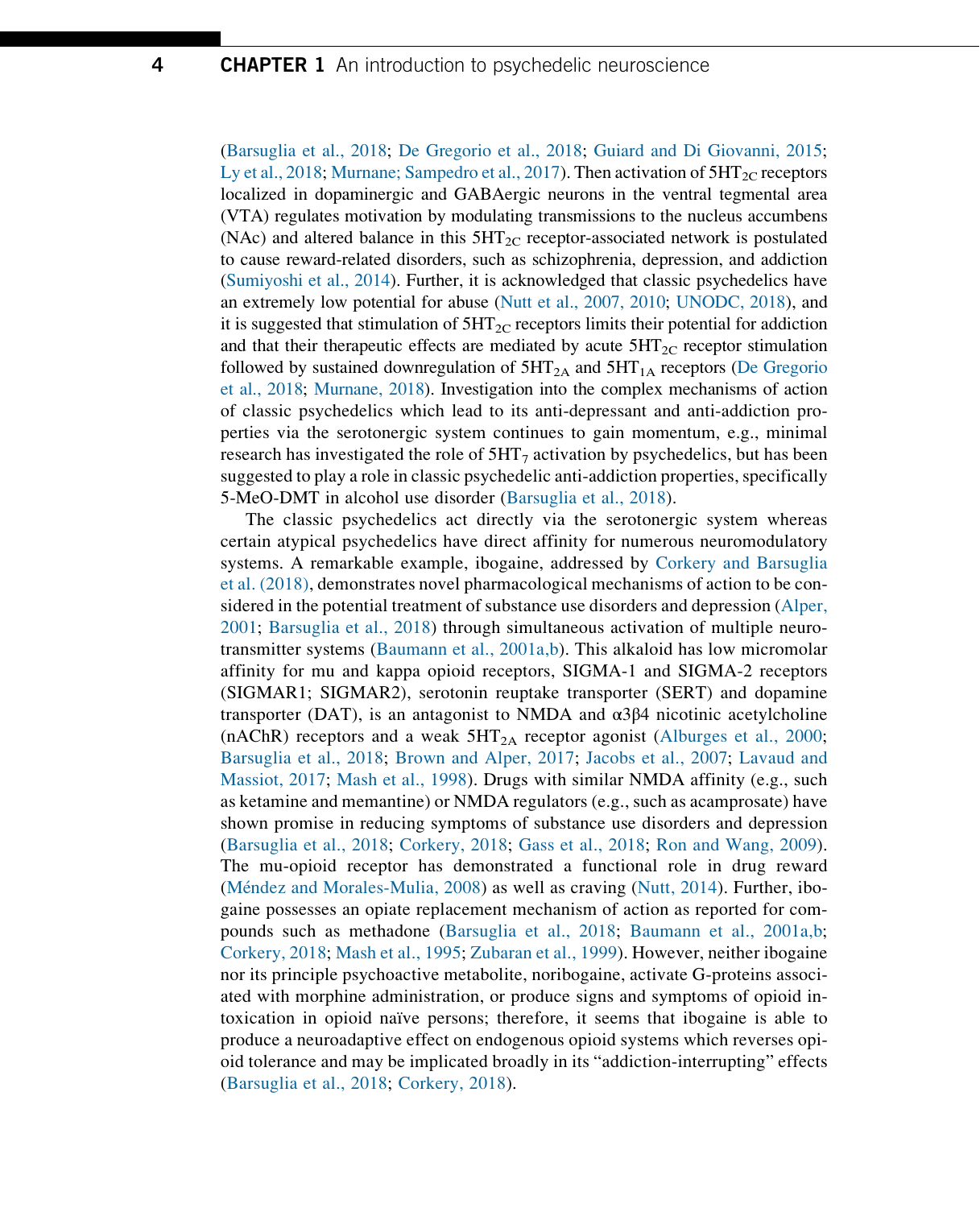#### 3 ADDITIONAL THERAPEUTIC MECHANISMS OF ACTION

There is strong evidence suggesting that various psychedelics influence the expression and modulation of genes, which in turn, may lead to long-term neurochemical and neuroplastic changes and modification of epigenetic mechanisms [\(De Gregorio](#page-18-0) [et al., 2018](#page-18-0); [Inserra, 2018;](#page-19-0) [Ly et al., 2018\)](#page-20-0). When administered chronically, LSD has been shown to have effects on dopaminergic neurotransmission at the level of gene expression by decreasing the mRNA expression of the dopamine receptor genes DRD1 and DRD2 in the medial prefrontal cortex (mPFC) ([De Gregorio et al.,](#page-18-0) [2018;](#page-18-0) [Martin et al., 2014\)](#page-20-0). Classic and dissociative psychedelics lead to structural and functional changes in cortical neurons, with plasticity-promoting properties that rival brain-derived neurotropic factor (BDNF) ([Ly et al., 2018\)](#page-20-0). LSD has demonstrated to be extremely potent in this regard possibly due to slow off kinetics of the LSD-bound  $5HT_{2B}$  crystal structure [\(Ly et al., 2018](#page-20-0); [Wacker et al., 2017\)](#page-23-0). Although the molecular targets of classic and dissociative psychedelics differ (5HT and NMDA receptors, respectively), their plasticity promoting properties are similar and are known to activate TrkB, mTOR, and  $5HT<sub>2A</sub>$  signaling pathways, suggesting that these key signaling hubs may serve as potential targets for the development of "psychoplastogens," fast-acting antidepressants, and anxiolytics [\(Ly et al., 2018\)](#page-20-0). The mTOR signaling pathways may also play a role in certain psychedelics' ability to modify epigenetic mechanisms as mTORC1 is thought to be involved in regulating gene expression through epigenetic mechanisms or by directly affecting RNA stability/degradation [\(Laplante and Sabatini, 2013](#page-20-0)). Another relevant receptor involved in epigenetic modification is SIGMAR1 [\(Inserra, 2018](#page-19-0)). N,N-DMT and ibogaine both activate SIGMAR1 ([Barsuglia et al., 2018](#page-17-0); [Inserra, 2018](#page-19-0)) and recently, SIGMAR1 has been shown to modulate epigenetic processes by creating a dosedependent interaction between emerin and histone deacetylase (HDAC)1, HDAC2 and HDAC3, affecting chromatin compaction and gene expression [\(Demmerle](#page-18-0) [et al., 2012](#page-18-0);[Inserra, 2018;](#page-19-0) [Tsai et al., 2015\)](#page-23-0). At the nuclear envelope, SIGMAR1 recruits chromatin-remodeling molecules to regulate gene expression [\(Inserra,](#page-19-0) [2018](#page-19-0); [Tsai et al., 2015](#page-23-0)) and at the synaptic level it interacts with voltage-gated ion channels, which leads to modification and reorganization of several homoand heteroreceptor complexes which in turn modulates of neurotransmission, reviewed in [Inserra \(2018\).](#page-19-0)

#### 4 NEUROBIOLOGY OF THE PSYCHEDELIC EXPERIENCE

The psychedelic experience can produce eyes-closed and eyes-open imagery. The imagery can be clear and visual or it can have a dream-like quality with strong emotions and insights. There is also often heightened memory retrieval where longforgotten memories are retrieved with exceptional clarity and detail. A common experience on ibogaine, for example, is that one's life flashes before their eyes as clear as if they were watching a movie about their life ([Barsuglia et al., 2018\)](#page-17-0).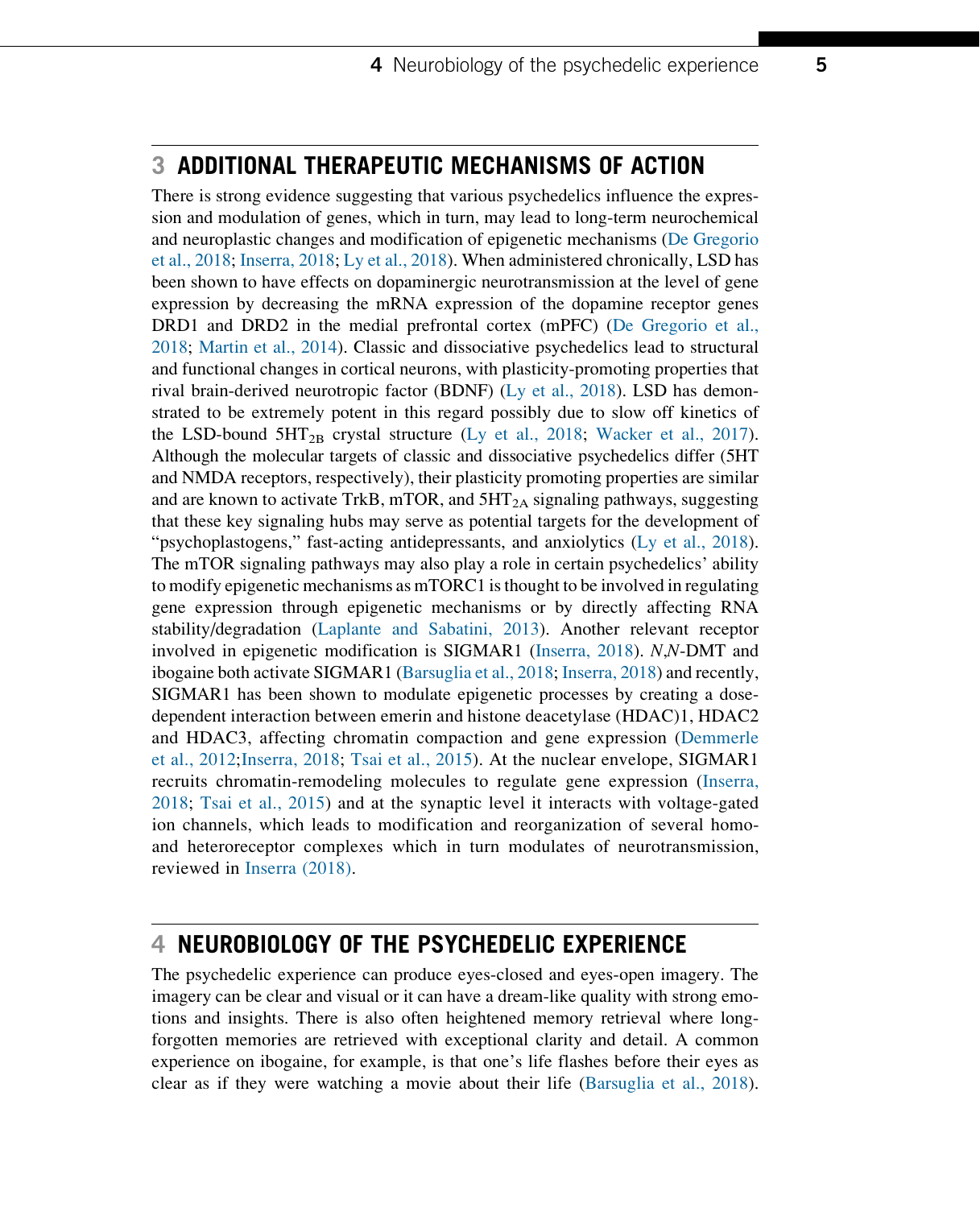The neurophysiological mechanisms that facilitate the psychedelic experience are largely unknown but progress is being made in understanding how the neurochemical profile of psychedelics elicits this effect, bringing that which was previously unconscious to the conscious mind. The differences in the psychedelic state elicited by the various classic and atypical psychedelics hold promise in differentiating the exact neuroreceptor-mind interactions. Neuroreceptors are coded by individual genes and extensive genetic variation exists in the population for these neuromodulatory systems. Variation in the neuroreceptor-mind interactions, thus, holds further promise for psychiatric neurogenomics research as it will uncover how individual genetic variation in the neuromodulatory systems affects different psychedelic states and changes in neurobiology.

The serotonergic system's involvement in the psychedelic state has received the most research attention, and has provided new insights related to the neurochemical mechanisms underlying changes in brain network activity and perfusion ([Atasoy](#page-17-0) et [al., 2018](#page-17-0); [Barsuglia et al., 2018](#page-17-0); [Colizzi and Bhattacharyya, 2018;](#page-18-0) [De Gregorio](#page-18-0) et [al., 2018](#page-18-0); [M](#page-21-0)üller [et al., 2018;](#page-21-0) [Murnane, 2018](#page-21-0)). Serotonin is involved in many neurological (e.g., epilepsy) and psychiatric (e.g., depression) diseases. Serotonin receptors may directly or indirectly depolarize or hyperpolarize neurons by changing the ionic conductance and/or concentration within the cells and is able to change excitability within brain networks ([Guiard and Di Giovanni, 2015\)](#page-19-0). For example, pharmacological magnetic resonance imaging (phMRI) in rats indicates that psilocin induces brain signal increases in olfactory and limbic areas and brain signal decreases in somatosensory and motor cortices ([Murnane, 2018](#page-21-0)). 5-MeO-DMT disrupts cortical activity and low frequency cortical oscillations in the frontal cortex of rats with alternating activity in frontal and visual areas associated with psychedelic effects [\(Murnane, 2018\)](#page-21-0).

In humans, activation of postsynaptic  $5HT<sub>2A</sub>$  receptors in layer V of the medial prefrontal cortex mPFC is considered to be responsible for the visual hallucinations produced by classic psychedelics. Cortical  $5HT<sub>2A</sub>$  hyper-activation affects corticostriatal-thalamo-cortical circuit functioning and triggers a disruption in the thalamic gating of sensory and cognitive information leading to perceptual distortions [\(Atasoy](#page-17-0) et [al., 2018](#page-17-0); [De Gregorio et al., 2018](#page-18-0)).

Studies point toward not only brain network activity changes but also significant increases in hemodynamics [\(Coman et al., 2015;](#page-18-0) [Spain et al., 2015\)](#page-22-0). Increased cerebral blood flow has been reflected in temperature record of different brain areas with administration of MDMA, increased blood flow to the cortex correlated with increased neuronal activity as expected, however within the thalamus increased blood flow negatively correlated with increased neuronal activity ([Coman et al.,](#page-18-0) [2015\)](#page-18-0). Then a psilocin study reported decreased local field potentials to sensory stimuli while hemodynamic response was enhanced [\(Spain et al., 2015\)](#page-22-0). These data support a brain "state" change, but also require us to challenge our knowledge of the nature of this differential activity, neural versus hemodynamic, and their interplay which leads to the psychedelic experience ([Lewis et al., 2017\)](#page-20-0).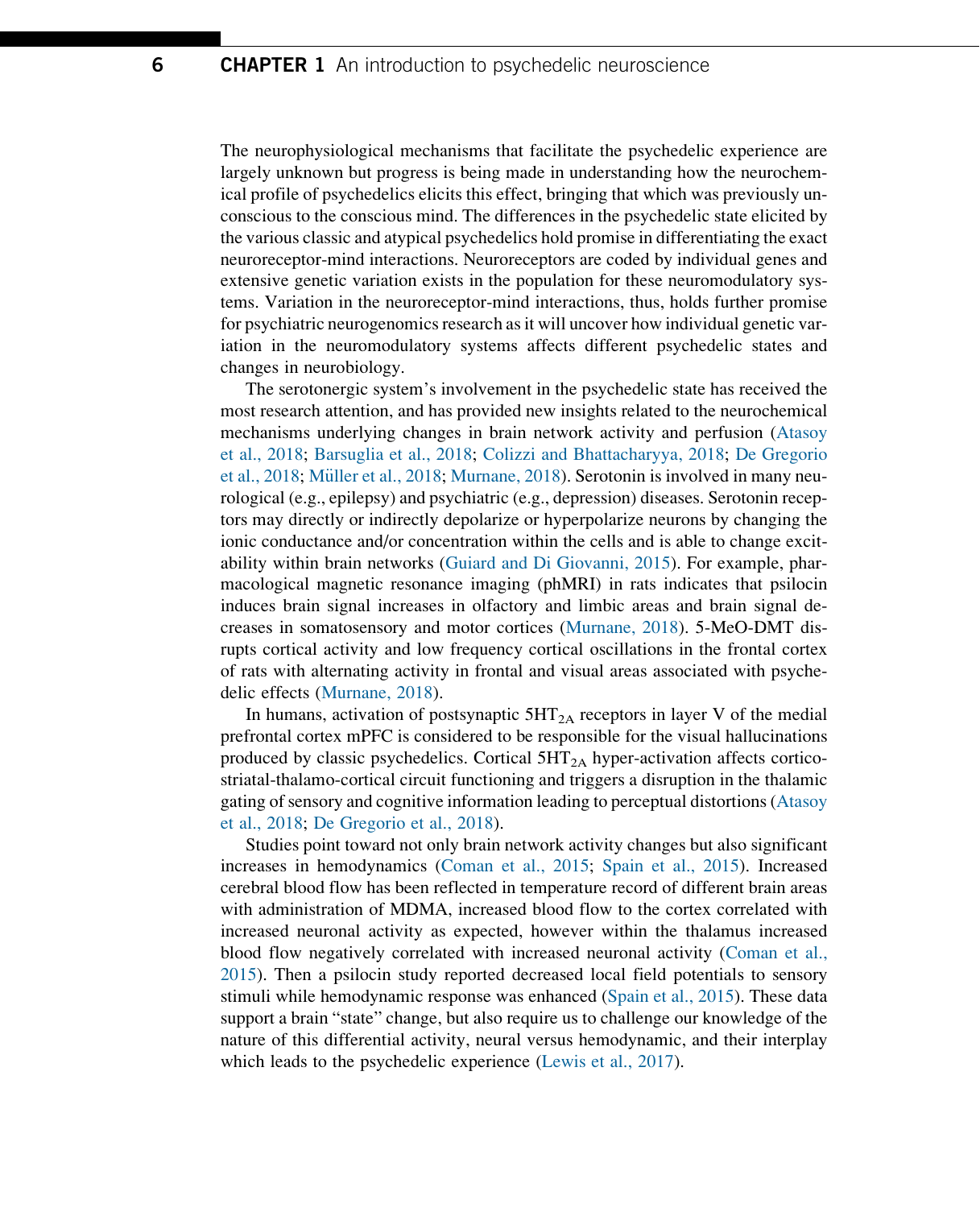Human brain imaging studies are limited, the neurophysiological underpinnings are largely speculative ([M](#page-21-0)üller et al.,  $2018$ ), while the findings are interesting and need to be further investigated. For example, an LSD functional MRI (fMRI) study found increased hemodynamic activity within brain areas rich in  $5HT<sub>2A</sub>$  receptors and globally, the authors conclude that this reflected increased functional connectivity and that this increased activity led to ego dissolution ([Tagliazucchi et al., 2016\)](#page-22-0). Then a psilocybin fMRI study found decreased hemodynamic activity within the thalamus and anterior and posterior cingulate cortices, where the decreased activity in the anterior cingulate correlated with the psychedelic experience. They further report a decrease in resting state connectivity between the medial prefrontal cortex and posterior cingulate cortex; the authors conclude that psilocybin reduced connectivity, and this reduction enabled the psychedelic experience ([Carhart-Harris et al.,](#page-18-0) [2012\)](#page-18-0). A different psilocybin resting state fMRI study reported that connectivity increased in higher brain networks such as the default mode, executive control, and dorsal attention networks ([Tagliazucchi et al., 2014\)](#page-22-0). Then an arterial spin labelling study found that post MDMA, hemodynamics decreased and this was localized to right medial temporal lobe (MTL), thalamus, inferior visual cortex, and somatosensory cortex [\(Carhart-Harris et al., 2015](#page-18-0)). Then a spontaneous magnetoencephalographic (MEG) study investigated Lempel-Ziv (LZ) complexity, more commonly applied in EEG studies, to determine diversity of mixed-signal being recorded. Where they found three psychedelic drugs: psilocybin, LSD, and ketamine, increased signal diversity within occipital cortices, this extended over the parietal cortex with LSD, and even further with ketamine over the full cortex, excluding medial frontal brain areas ([Schartner et al., 2017](#page-22-0)), they were also able to support a reduction in alpha MEG activity for all three psychedelics tested. The authors concluded that their findings provide confirmation that psychedelics create a higher level of consciousness which is reflected in MEG LZ complexity ([Schartner et al., 2017](#page-22-0)). A second psychedelic MEG study, which investigated psilocybin, reported reduction in spontaneous cortical activity  $(1-50 Hz)$  in posterior association cortices, and  $(8-100 Hz)$  in frontal association cortices. Second, they reported hugely significant reductions within the default mode network ([Muthukumaraswamy et al., 2013\)](#page-21-0). Then a low-resolution electromagnetic tomography (LORETA) study investigated ayahuasca and found reductions in delta, theta, alpha-2, and beta-1 frequency bands, these changes were predominantly evident over the temporo-parietal-occipital junction ([Riba et al.,](#page-22-0) [2004\)](#page-22-0). Overall, the brain imaging studies, which address hemodynamic activity in humans, support acute increases and decreases in several brain regions. Electromagnetic studies report reductions in neural activity, most notably evident for alpha band frequency, and not limited to specific brain areas, but potentially reducing frontal activity and increasing parietal activity. Together these findings support the conclusion [Lebedev et al. \(2015\)](#page-20-0) drew in relation to psilocybin; that psychedelics lead to a "disintegration" of functional connectivity, and this permits ego-dissolution ([Lebedev et al., 2015](#page-20-0)). It is suggested that this "disintegration" is at least in part due to decreased connectivity between of the parahippocampal and retrosplenial cortex,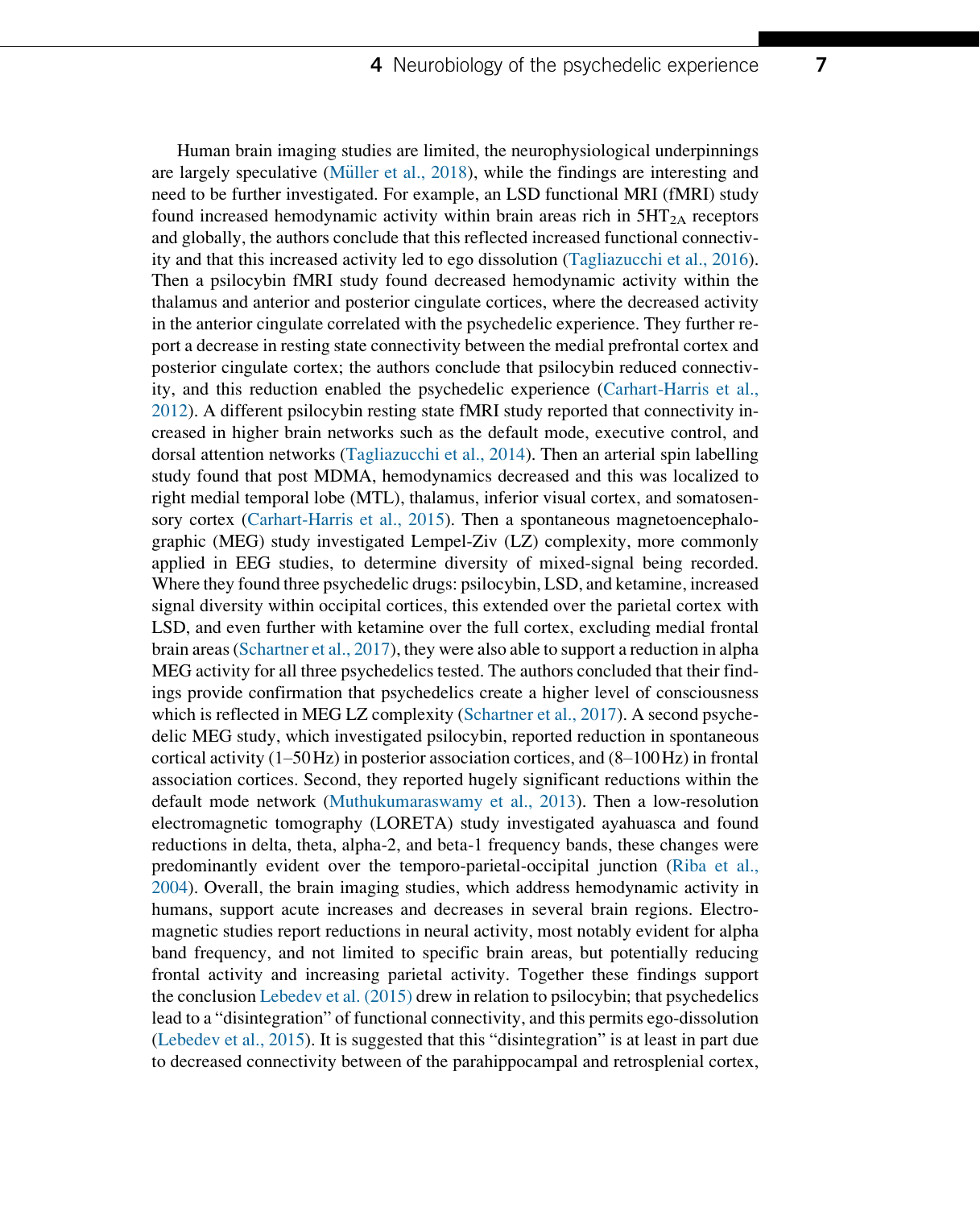as was reported in a resting state fMRI LSD study ([Carhart-Harris et al., 2016](#page-18-0)), which may serve to support the change in cortical activity.

Psychedelic electroencephalographic research supports a brain "state" change, with evidence of reduced neural activity frontally and support increased activity parietally. A quantitative EEG (qEEG) study, investigated the acute effects of N,N-DMT and 5-MeO-DMT, finding significant reductions in global absolute alpha activity, while moderate significant increases were seen in theta and beta [\(Acosta-](#page-16-0)[Urquidi, 2015](#page-16-0); [Barsuglia et al., 2018\)](#page-17-0). Then ayahuasca induced decreases in delta, theta, and alpha frequency activity, the power of alpha activity in parietal and occipital cortex was negatively related with the intensity of visual psychedelic experience [\(Valle et al., 2016](#page-23-0)). Acute dosing of N,N-DMT showed reduction in coherence between anterior and posterior EEG recording sites, where anterior coherence decreased, permitting parietal coherence to drive the EEG activity [\(Alonso et al.,](#page-17-0) [2015\)](#page-17-0). Psilocybin was reported to decrease 1.5–20Hz frequency activity, and using source density EEG the neural networks which showed this decreased connectivity were in the anterior and posterior cingulate cortices and the parahippocampal regions ([Kometer et al., 2013\)](#page-20-0). The authors also report that the psychedelic experience was related to delta (1.5–4 Hz) activity between the retrosplenial cortex, the parahippocampus, and the lateral orbitofrontal area ([Kometer et al., 2013\)](#page-20-0). These data together support shifts in brain "state" with changes in cortical control from frontal brain areas to parietal and in part this is related to hippocampal network activity.

Further, EEG studies have investigated and contrasted MDMA, cannabis, and MDMA with cannabis use on EEG frequency where they show that MDMA with or without cannabis use increased delta band frequency, while cannabis use alone was found to increase high alpha band activity ([Herning et al., 2005](#page-19-0)). In addition, this study found that MDMA with or without cannabis use showed increased blood flow and diastolic blood velocity [\(Herning et al., 2005\)](#page-19-0). The increased alpha band activity in cannabis-alone users contradicts several papers which support attenuated alpha band activity [\(Hart et al., 2010\)](#page-19-0). Then other cannabis studies report no change in alpha, and only report reductions in delta and beta activity ([Zuurman et al., 2010](#page-23-0)). Cannabis has been shown to increase heart rate when alpha band activity is reduced ([Hart et al., 2010](#page-19-0)), CB1 antagonism prevents the increase in heart rate produced by cannabis ([Zuurman et al., 2010\)](#page-23-0); however, this study which tested CB1 antagonism in acute cannabis use reported no change in alpha activity. Then an acute study investigated the effects of MDMA with and without ethanol or Δ9-THC, and MDMA alone was found to decrease theta and alpha power, when a combination of MDMA and Δ9-THC was taken together their attenuation of theta and lower-1-alpha (6.4–8.4 Hz) was less than when given alone, then the combination of MDMA with  $\Delta$ 9-THC lead to significant reduction in lower-2-alpha (8.4–10.4 Hz), but not when administered alone. Then a study in users of MDMA showed an incremental increase in alpha activity (11 Hz) as cumulative doses of ecstasy increased, with no effect on theta activity ([Adamaszek et al., 2010\)](#page-16-0).

There is an absence of reliable ibogaine EEG studies in humans, a single study in cynomologus monkeys reported no effect [\(Binienda et al., 2011](#page-17-0)), then several rat studies. These studies report increased low-frequency, delta and theta, activity,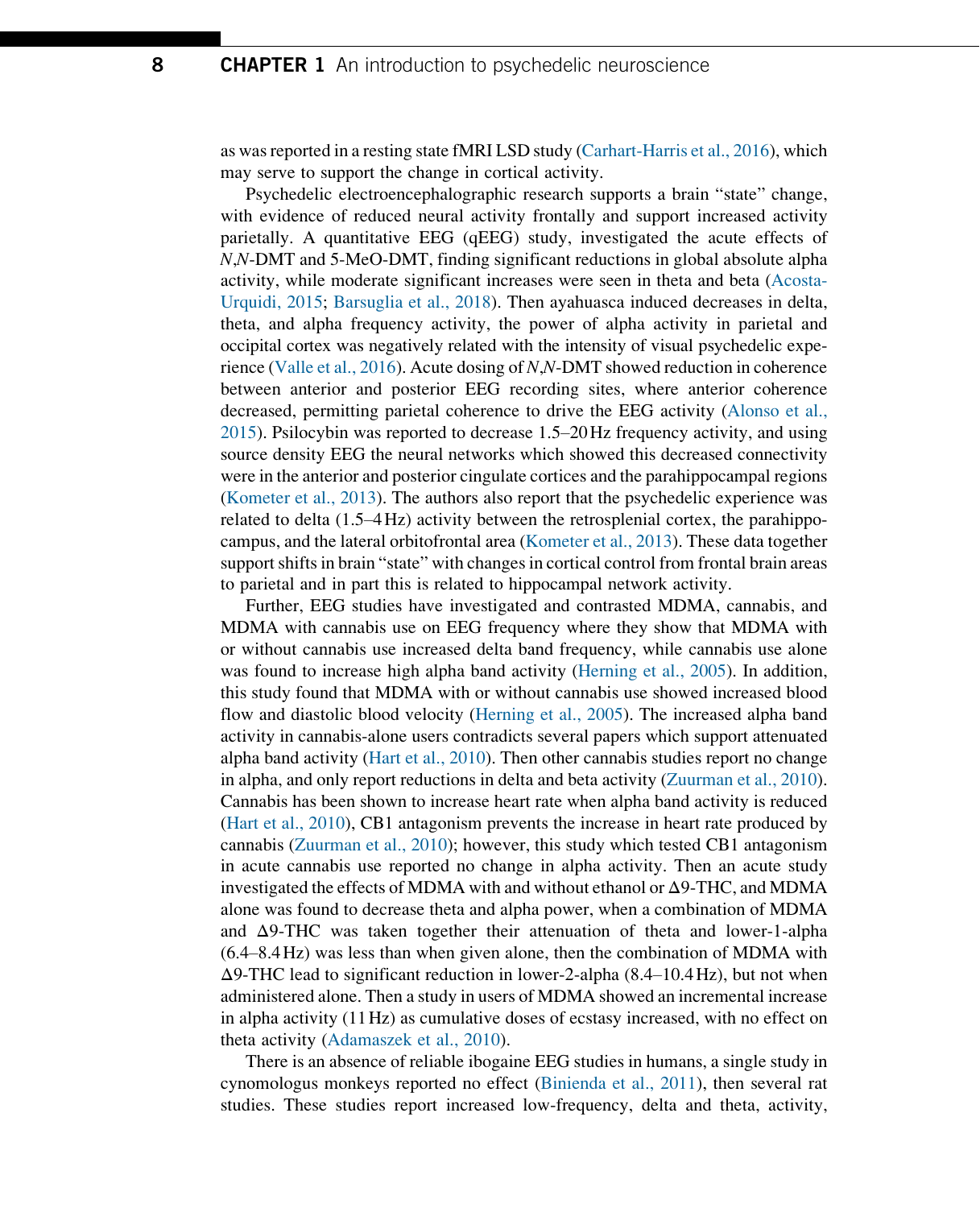and found ibogaine pre-treatment lowered cocaine-induced seizure threshold, reflected in alpha1-frequency band activity ([Binienda et al., 2000, 2011\)](#page-17-0). These data support changes in brain network activity, but are contradictory, and further investigation is needed. There are significant changes in alpha activity, which may be related to changes in thalamocortical gating activities.

Then event-related potential (ERP) EEG studies, which are few, report some discrete neural circuitry psychedelic effects, and the little evidence which is available suggests that exposure to psychedelic drugs impacts the relevant neural circuitry needed for specific cognitive tasks.

In a randomized, double-blind study, psilocybin, the preferential  $5HT<sub>2A</sub>$  antagonist ketanserin, or psilocybin with ketanserin was administered acutely, during the completion of a facial recognition task psilocybin enhanced positive mood and attenuated recognition of negative facial expression, which was reflected in P300 wave form amplitude, positive > negative [\(Kometer et al., 2012](#page-20-0)). A second study by the same group which investigated the spatiotemporal dynamics of a modal object completion task found psilocybin to attenuate the N170 amplitude, particularly apparent during the processing of incomplete objects, while slightly enhancing P100 component ([Kometer et al., 2012\)](#page-20-0). The authors found the attenuated N170 over right extrastriate and posterior parietal cortices correlated with intensity of visual hallucinations. The authors suggest this reduction in N170 reflects  $5HT<sub>1A</sub>$ and  $5HT<sub>2A</sub>$  receptor-mediated visual hallucinations ([Kometer et al., 2012](#page-20-0)).

Then ERP cannabis studies report on occasional versus heavy cannabis users which completed a divergent attention task with acute administration of Δ9-THC, occasional users showed reduced P100 amplitude; while both occasional and heavy users showed decreased P300 amplitudes, no effect on ERP waveforms were reported for their second task, the stop signal task, a task which measures activation of behavioral inhibitory circuitry [\(Theunissen et al., 2012\)](#page-22-0). A second study, which addressed acute dose-related effects of Δ9-THC on a three-stimulus oddball paradigm, found that with increasing dose of Δ9-THC, P300a increased and P300b decreased, latency of P300 and waveform of the N100 were not affected [\(D'souza et al., 2012](#page-18-0)). The sparse ERP wave form findings suggest neural circuit function, versus "state," is dependent on psychedelic exposure and dosing, beyond this further research needs to be conducted to gain better insight to the effects of psychedelics on neural processing during cognition.

As the body of brain imaging and EEG data increase the discrepancies will narrow, refer to more insights from chapters in this volume [\(Atasoy et al., 2018;](#page-17-0) [Barsuglia et al., 2018;](#page-17-0) [Colizzi and Bhattacharyya, 2018](#page-18-0); [De Gregorio et al., 2018;](#page-18-0) [Murnane, 2018](#page-21-0); [M](#page-21-0)üller [et al., 2018\)](#page-21-0).

### 5 THE LINK BETWEEN PSYCHOSIS AND THE PSYCHEDELIC STATE

A population study which investigated psychedelic use in Norway, in 2013, reported that from their 21,967 respondents, 13.4% reported lifetime psychedelic use, and found no significant association with mental health outcomes; in fact there were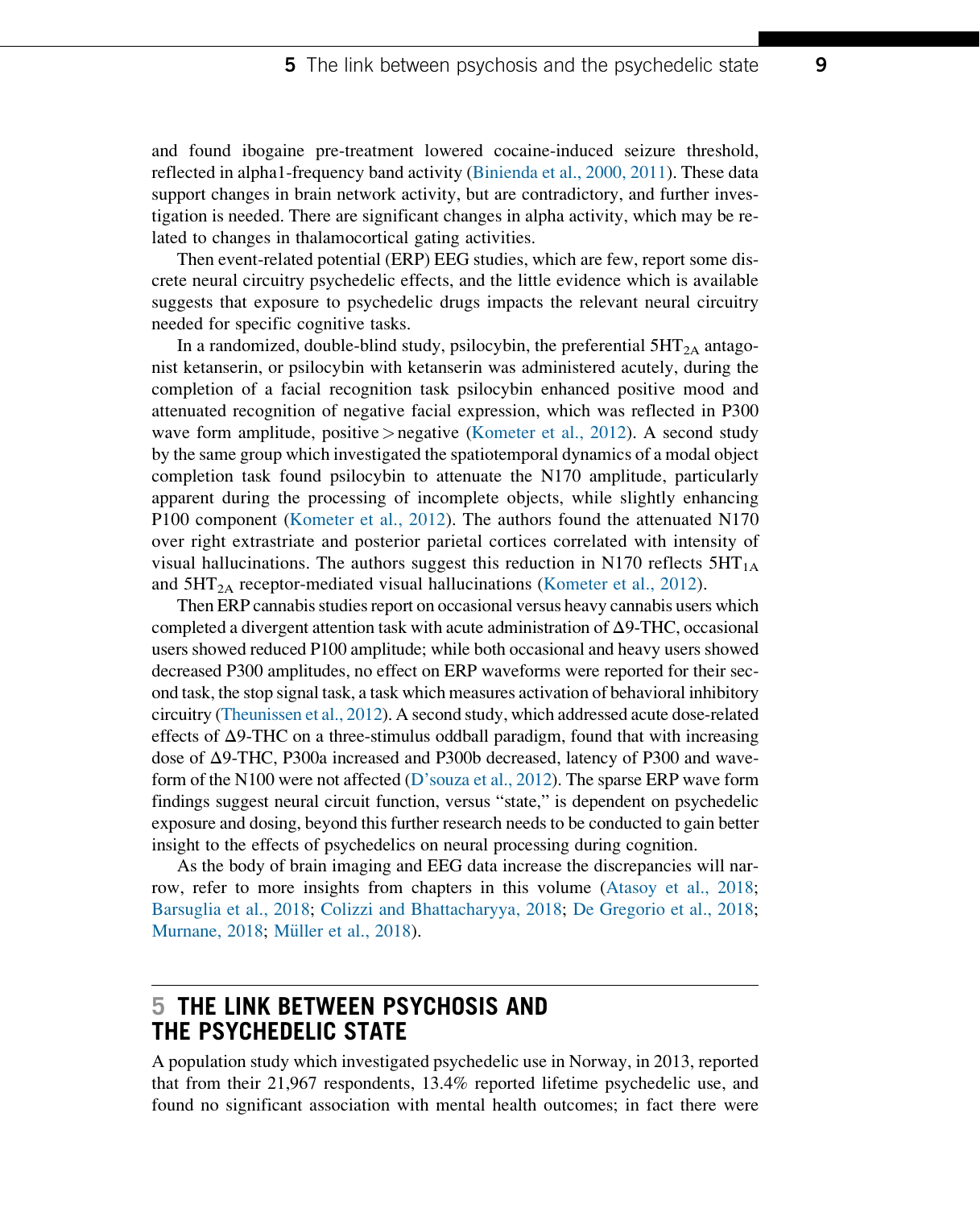several instances where psychedelic use was associated with lower rate of mental health problems ([Krebs and Johansen, 2013](#page-20-0)). The use of psychedelics, such as cannabis, when psychosis does develop and persists, is suggested to result from an interaction of genes and the environment, as an example; multiple natural genetic variations interact with cannabis and other environmental factors (stress) to increase the risk of developing psychosis ([Cortes-Briones et al., 2015\)](#page-18-0). Ergo psychedelics alone do not produce psychosis or psychotic disorder, as an individual needs to be genetically predisposed or carry a greater risk profile or susceptibility to developing psychosis [\(Mason et al., 2009](#page-20-0)).

This being said, basic animal researchers employ acute and chronic dosing of certain psychedelics to induce psychotic-like behaviors in their research animals, usually rat or mouse, to investigate the neurobiological mechanism of psychosis, e.g., NMDA antagonists ketamine and PCP [\(Forrest et al., 2014\)](#page-19-0). NMDA antagonists disrupt glutamatergic signaling, specifically reducing NMDA receptor function; this is a postulated mechanism which leads to the human psychotic state, at least in part ([Colizzi and Bhattacharyya, 2018;](#page-18-0) [Davison et al., 2017](#page-18-0); [Frohlich and Van Horn, 2014\)](#page-19-0) and conversion to psychosis in ultra-high risk for psychosis (UHR) individuals.

Importantly, for an animal to "serve" as a reliable model of a human condition it needs to meet several validity criteria [\(Belzung and Lemoine, 2011\)](#page-17-0). Behavioral comparisons between PCP and schizophrenia-like behavior in rodents report, for example, deficits in the cognitive domain which are comparable to schizophrenia executive function deficits; these include deficits in novel object recognition, attentional set shifting and T-maze delayed alternation. Then PCP in primates reduces frequency and duration of social interaction which is comparable to social withdrawal in humans, a negative symptom of schizophrenia. Administration of antipsychotic medications has been shown to reverse these behavioral deficits produced by PCP, specifically deficits in reversal learning and locomotor sensitization [\(Jones](#page-19-0) et [al., 2011\)](#page-19-0), where it is suggested that this reversal is achieved through the activation of muscarinic-1 receptors ([Miyauchi et al., 2017](#page-21-0)). However, as with all psychiatric animal models, there are limitations in their translation to the human condition, e.g., animals cannot communicate the experience of a hallucination or the retrieval of unconscious memory. Other psychedelic animal models of schizophrenia address serotoninergic dysfunction reported in schizophrenia, and have included acute and chronic administration of mescaline, psilocybin, and LSD ([Halberstadt and Geyer,](#page-19-0) [2013;](#page-19-0) [Marona-Lewicka et al., 2011\)](#page-20-0), and again lack full translation to the human condition.

Importantly, antipsychotic drugs are known to act on the dopaminergic and serotonergic systems; however, their full mechanism of action is still being discovered. Conventional typical antipsychotics have strong affinity to  $D_2$  receptor, which are found in high concentrations within the mesolimbic and mesocortical pathways, which are seen as the primary pathways involved in schizophrenia, if following the dopamine hypothesis, and lead to the presentation of positive psychotic symptoms, i.e., hallucinations and delusions [\(De Gregorio et al., 2018\)](#page-18-0). New atypical antipsychotics, which are prescribed in lower dosages than typical antipsychotics,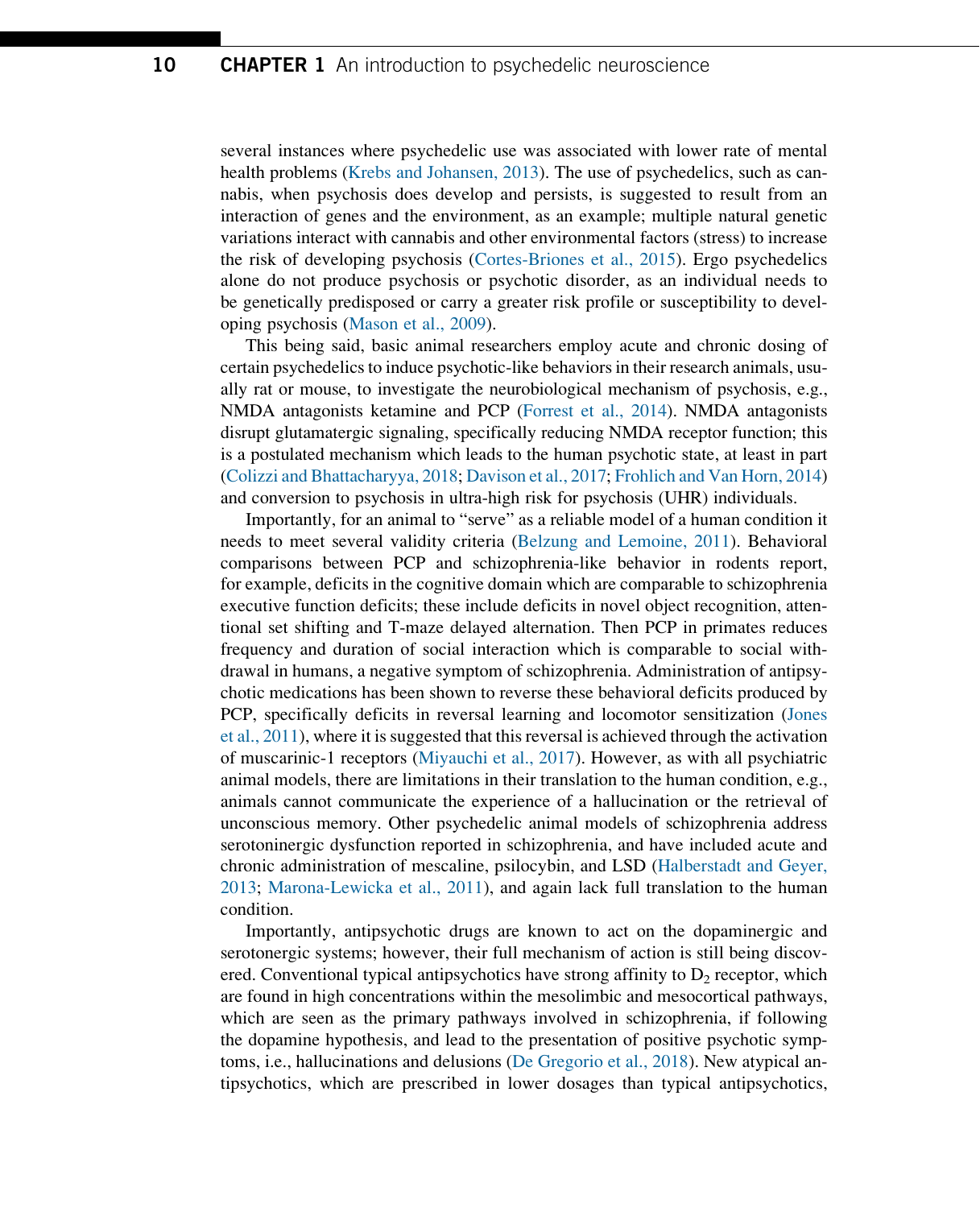make the addition of acting on 5HT receptors, e.g.,  $5HT_{1A}$ ,  $5HT_{2A}$ , and  $5HT_{2C}$  subtypes ([Sumiyoshi et al., 2014](#page-22-0)), as do classic psychedelics [\(De Gregorio et al., 2018;](#page-18-0) [Murnane, 2018\)](#page-21-0). Clozapine, an atypical antipsychotic, which is effective in treating treatment resistant schizophrenia and negative symptoms of psychosis, may act as an inverse agonist on  $5HT_{2C}$  receptors ([Meltzer et al., 2012\)](#page-21-0). Where, the  $5HT_{1A}$  receptor gene promotor polymorphism (rs6295, C-1019G) has been associated with treatment efficacy of negative symptoms in schizophrenia [\(Sumiyoshi et al., 2014](#page-22-0)).

If we return to the atypical psychedelic cannabinoid  $\Delta$ 9-THC, it is known that via activation of opioid receptors it effects changes in several neurotransmitter systems and affects neuromodulation. Comparatively these same neural systems and many of the changes reported are comparable to those in schizophrenia, and include modulation of serotonergic, glutamatergic, and dopaminergic systems [\(Colizzi](#page-18-0) and [Bhattacharyya, 2018](#page-18-0); [Lisman et al., 2008](#page-20-0); [van de Giessen et al., 2017](#page-23-0)). Clinically the psychotic symptom profile between cannabis-induced psychotic disorder (CIPD) and acute schizophrenia are very similar; however, CIPD report higher levels of antisocial behavior and cognition is less severely affected [\(El-Serafi and Hewedi, 2014;](#page-19-0) Núñez [and Gurpegui, 2002](#page-21-0)).

In functional human neuroimaging studies of acute  $\Delta$ 9-THC, to induce the positive symptoms of schizophrenia acutely, report changes in hemodynamic response and these were associated with psychotic symptom experience. First, while completing a verbal learning task, behavioral performance was unaffected, then during the early stages of the task, parahippocampal gyri hemodynamics increased and this response tapered off as the task progressed, then ventrostriatal activation during retrieval of word pairs shortened, where ventrostriatal activation was correlated with psychotic symptoms experienced [\(Bhattacharyya et al., 2009](#page-17-0)). Second, while completing an oddball paradigm Δ9-THC improved behavioral response latency and the decreased hemodynamic response within the right caudate was negatively associated with psychotic symptoms experienced ([Bhattacharyya et al., 2012\)](#page-17-0). Yet, while completing a response inhibition task, Go/No-Go, with acute administration of Δ9-THC, psychotic experiences reported correlated with inhibition deficits, and were both correlated with decreased hemodynamic response in the left inferior frontal cortex ([Bhattacharyya et al., 2015\)](#page-17-0). These hemodynamic changes are similarly reported in studies investigating schizophrenia ([Bhattacharyya et al., 2012](#page-17-0); [Kaladjian](#page-20-0) et [al., 2007;](#page-20-0) [Rubia et al., 2001](#page-22-0)) being an interplay and change in hemodynamic response within the front cortical brain areas and basal nuclei during processing of in-hibition and attention/salience tasks ([Murray et al., 2017](#page-21-0)).

Acute intravenous Δ9-THC infusion in healthy controls reports disruption of neural pathways, as measured by EEG; this includes: increased "randomness" of EEG activity, as measured by the LZ complexity algorithm, the "randomness" or noise produced correlated with the positive symptoms of psychosis, i.e., hallucinations and delusions [\(Cortes-Briones et al., 2015](#page-18-0)). A second study reported disruption and decreased power of theta band activity over the frontal hemispheres with reduced hemispheric communication [\(Henquet et al., 2008](#page-19-0)). A third study reported disruption of gamma band activity, 40 Hz, coherence between auditory evoked potentials,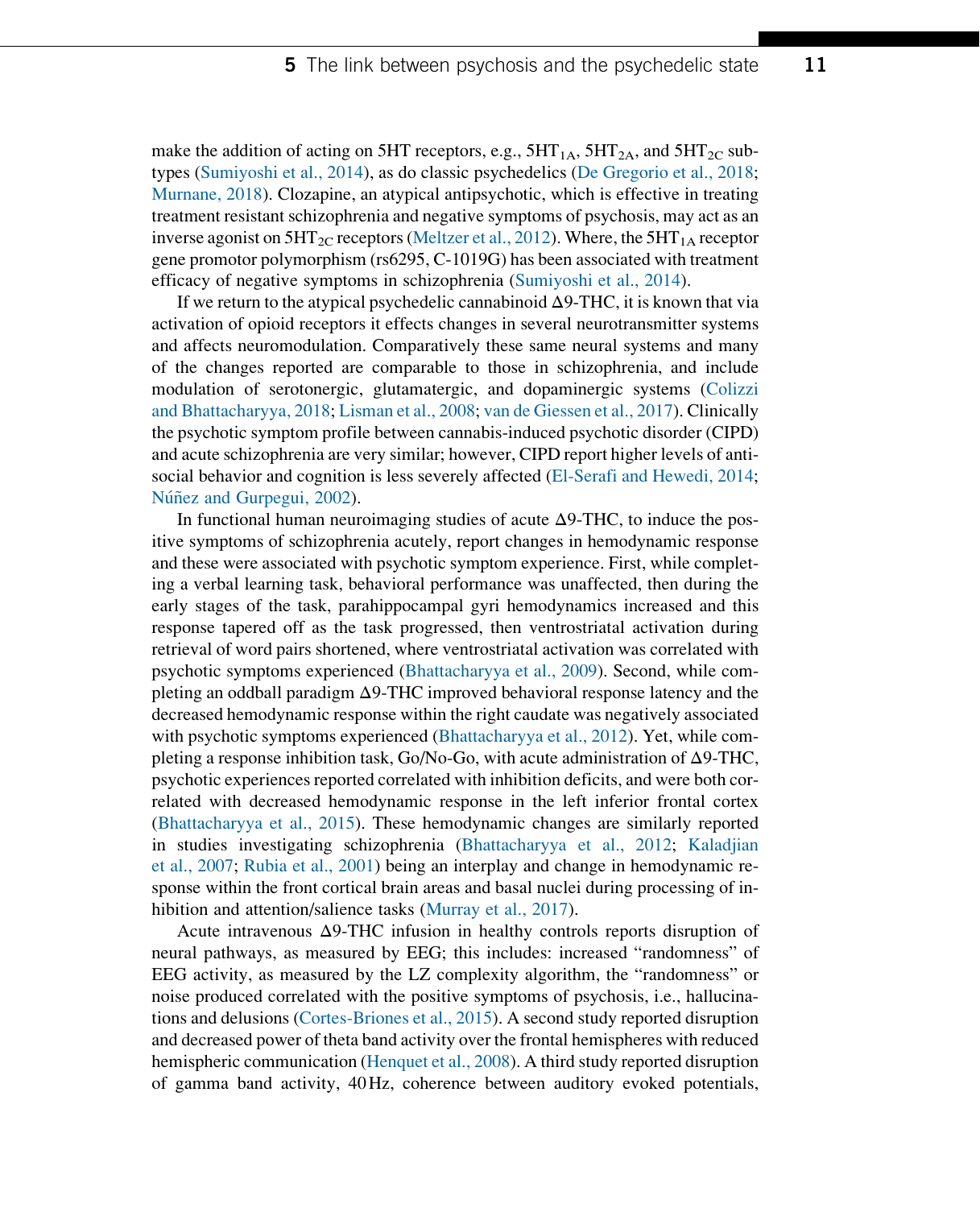while no effect was noted at 20 and 30 Hz, where the reduced 40 Hz coherence was associated with the positive symptoms of psychosis [\(Cortes-Briones et al., 2015](#page-18-0)). Together these studies suggest a global disruption in expected neuronal activity with acute  $\Delta$ 9-THC, and this carries over to abusers of cannabis ([Laprevote et al., 2017](#page-20-0)), where they suggest that the disruption in frequency band activity and coherence lead to the disinhibition of inhibitory functions in cannabis users ([Prashad et al., 2018](#page-22-0)), supporting the clinical symptoms of CIPD. In schizophrenia and the psychotic disorders, it is purported that there is a disengagement of thalamocortical gating activity ([M](#page-21-0)üller et al.,  $2018$ ), this is classically and widely accepted to present with a significant increase in delta band activity and reduction in alpha band activity, and this is reported globally during rest and a cognitive active state [\(Howells et al., 2018](#page-19-0)). This suggests that the atypical psychedelic, cannabis does not produce a similar signature to schizophrenia, as the relationship between delta and alpha activity is not evident.

Albeit that cannabis may not yield similar electrophysiological signatures to schizophrenia, animal studies in ibogaine, which are incrementally growing, do show brain activity which is more comparable, where it is reported that delta activity increases and changes in alpha band activity are apparent, therefore potentially supporting changes in thalamocortical gating ([Binienda et al., 2000, 2011](#page-17-0); [Govindaiah](#page-19-0) et [al., 2010](#page-19-0)). Importantly, limited neuroimaging and electrophysiological studies have been conducted in the array of psychedelics due to their legal status. Further research is required as psychedelics may uncover unique biological mechanisms which may aid the development of improved medications to treat psychosis ([De Gregorio et al., 2018](#page-18-0); [M](#page-21-0)ü[ller et al., 2018](#page-21-0)).

#### 6 FUTURE RESEARCH

The neuroimaging and electrophysiological research that has been performed clearly reports that there are changes in brain "state" and authors suggest that this may be related to de-coupling of certain brain networks, yet to be fully identified. One such network which is of interest is the para-hippocampal network [\(Carhart-Harris et al.,](#page-18-0) [2014\)](#page-18-0). The hippocampus is a densely connected region that may coordinate interhemispheric cortical connectivity and sensory functioning ([Chan et al., 2017\)](#page-18-0). The hippocampus forms part of the limbic system along with regions such as the cingulate gyrus, insular cortex, subcallosal gyrus, amygdala, septal nuclei, thalamic nuclei (e.g., anterior thalamic nucleus (ATN)), hypothalamus and the reticular formation in the brainstem ([Mtui et al., 2015\)](#page-21-0). These are regions implicated in psychiatric disorders and the psychedelic state and many of them express the  $5HT_{2A}$  receptor ([Bombardi, 2014\)](#page-18-0). An important limbic circuit which has received little attention in relation to the psychedelic state is the Papez circuit. The Papez circuit is a series of connections between the cingulate cortex, the entorhinal cortex, the hippocampus proper, the fornices of the hippocampus, the mammillary bodies, the mammillothalamic tract and the ATN ([Mtui et al., 2015\)](#page-21-0). The ATN forms a pivotal part of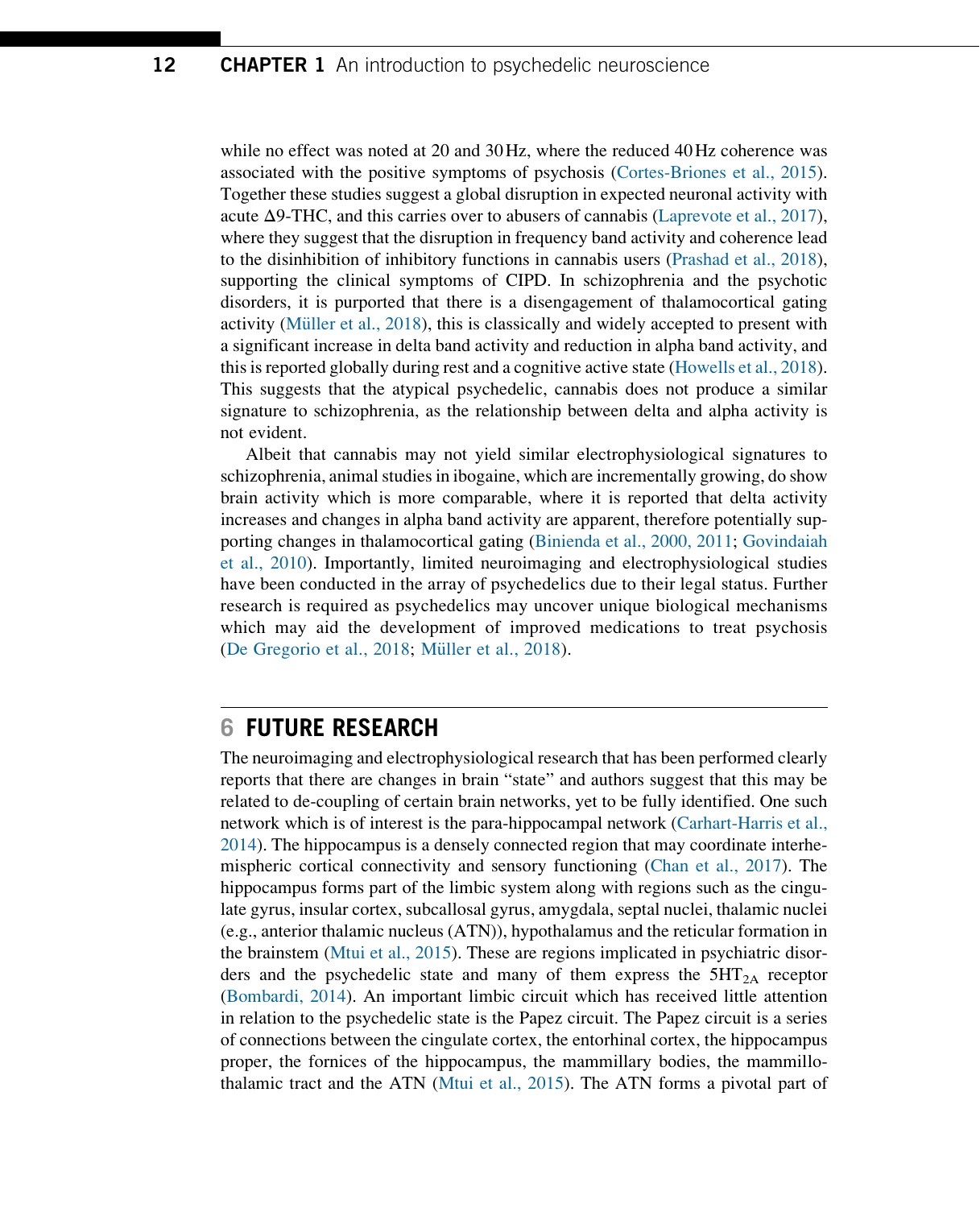the Papez circuit, with widespread limbic connections forming an "extended hippocampal formation" [\(Jankowski et al., 2013\)](#page-19-0). Studies of diencephalic amnesia reinforce the crucial role of the ATN for memory, although the ATN is also considered important for the pathophysiology of epilepsy and serves as a possible target for deep brain stimulation (DBS) treatment in this condition ([Balak et al.,](#page-17-0) [2018;](#page-17-0) [Jankowski et al., 2013\)](#page-19-0). The presence of slow- and fast-spiking bursting anterior thalamic units, which discharge within the theta frequency, suggests that the anterior thalamus is involved in the propagation of theta signals through the Papez circuit and such theta propagation could have resulting mnemonic functions ([Jankowski et al., 2013\)](#page-19-0). In future research, it would be interesting to investigate the involvement of this circuit following psychedelic administration in animals.

The identification of non-psychedelic compounds with similar serotonergic and glutamatergic receptor affinities as psychedelics has been proposed to be an important area for future research, with view to potential anti-neuroinflammatory properties [\(De Gregorio et al., 2018;](#page-18-0) [Ly et al., 2018](#page-20-0); [Murnane, 2018\)](#page-21-0). An example given by Murnane is how DOI induces profound anti-inflammatory effects at doses below those required to induce rodent head-twitch behavior. If non-psychedelic agonists that share the anti-inflammatory effects of DOI could be developed, this may have significant therapeutic implications [\(Murnane, 2018](#page-21-0)) as would the identification of non-psychedelic analogs capable of promoting plasticity in the prefrontal cortex ([Ly et al., 2018](#page-20-0)). Such compounds would also be critical in resolving the debate as to whether the psychedelic state is necessary for their therapeutic effects ([Ly et al., 2018\)](#page-20-0). As reviewed by [Barsuglia et al., 2018,](#page-17-0) the intensity of the mystical experience is a key predictor of therapeutic outcomes in psilocybin-assisted treatment of alcohol dependence. Perhaps, for certain disorders (inflammatory disorders or degenerative disorders, for example), non-psychedelic compounds would be effective. More research needs to focus on psychedelic "microdosing," as it is known in the field. As mentioned by Murnane, sub-psychedelic doses of psychedelic compounds have been found to assist with certain disorders or conditions which is common practice within the psychedelic communities; however, there is only one human study in the literature which demonstrated that microdosing psilocybin had a positive effect on creativity [\(Prochazkova et al., 2018](#page-22-0)). Additional controlled studies in this area could be of tremendous value in the field.

Another promising line of research would be into ibogaine's ability to reverse opioid tolerance, ergo development of non-addictive chronic pain medication. It is suggested that ibogaine is able to produce a neuroadaptive effect on endogenous opioid systems likely due to its ability to reverse the effects of opiates on gene expression, returning the receptors to pre-addiction condition ([Barsuglia et al.,](#page-17-0) [2018;](#page-17-0) [Corkery, 2018\)](#page-18-0). Ibogaine administered together with morphine potentiates the analgesic effects of morphine as well as reduce developing tolerance ([Corkery, 2018](#page-18-0); [Kroupa and Wells, 2005;](#page-20-0) [Schneider, 1957](#page-22-0)). Uncovering these mechanisms would be of great value to the field of pain management.

Another area that requires further research is combination psychedelic therapy. Traditional practitioners often use psychedelics in combination and have been doing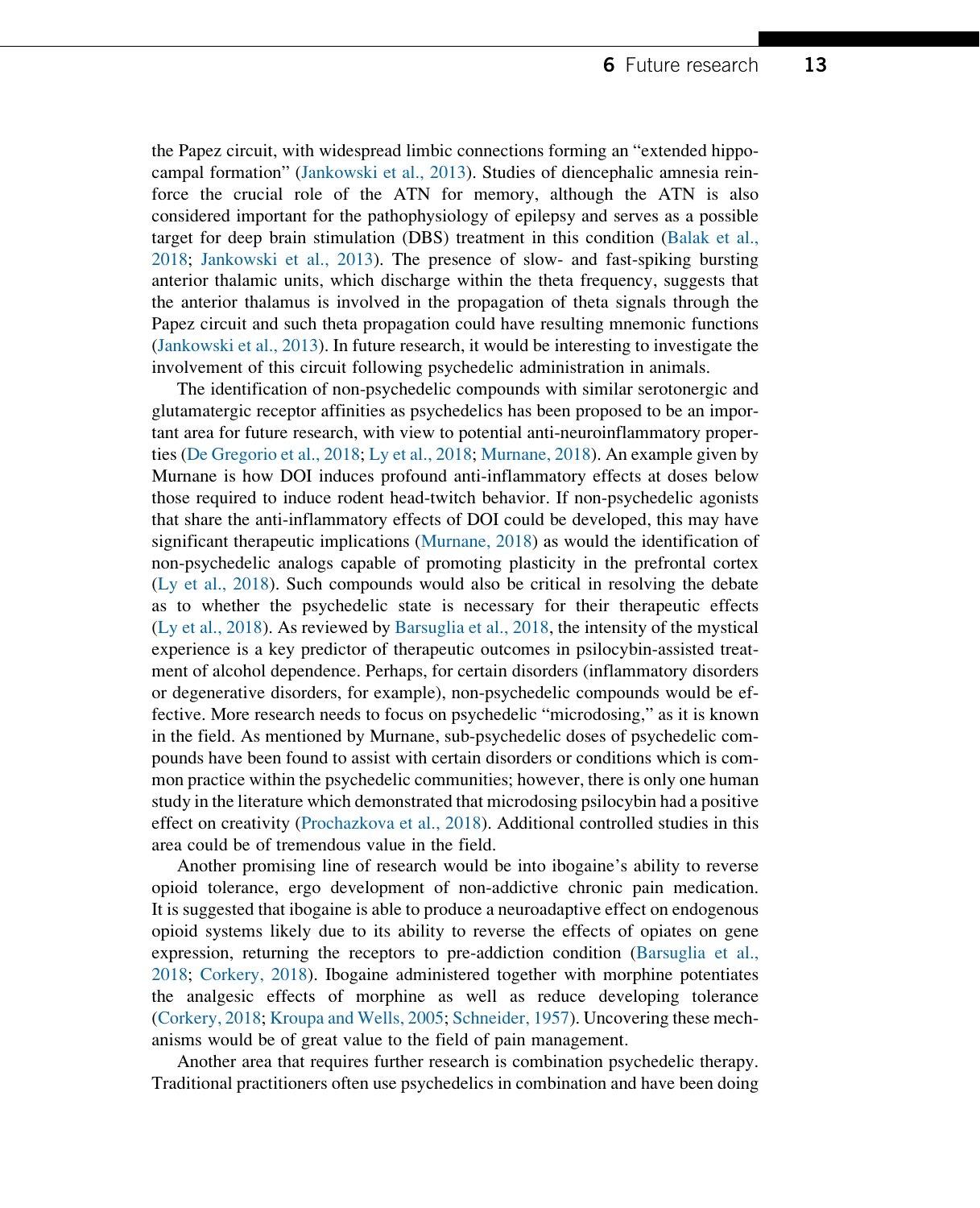so for many generations. [Barsuglia et al. \(2018\)](#page-17-0) propose a theory as to how 5-MeO-DMT and ibogaine used in sequential administration would be more effective in treating addiction than either one on its own. The combined neurotransmitter profile of the two compounds would likely have an augmented effect when used in combination but as this is the first study of its kind assessing combined psychedelic therapy, more research is needed to uncover poly-psychedelic pharmacology.

Psychedelics remain largely illegal in many countries; limiting human research, the research findings to date suggest that psychedelics hold therapeutic benefit to several human conditions, psychiatric through to chronic pain. There would be benefit from preclinical studies in which multimodal neuroimaging and electrophysiological recordings are taken, while within a solid research design, which manages the diversity of human behavior ([Murnane, 2018\)](#page-21-0). Longitudinal research investigating single/multiple administration and at various doses, including microdosing, would greatly enhance our understanding. In humans, this longitudinal research design could be coupled with genomic analyses to understand inter-subject variation in acute and chronic psychedelic effect ([Colizzi and Bhattacharyya, 2018\)](#page-18-0).

#### 7 THE MYSTERY

Wisdom requires not only the investigation of many things but contemplation of the mystery.

#### Jeremy Narby

Science is at the early stages of understanding psychedelic molecular mechanisms and even further from understanding the psychedelic state as any scientist who has experienced it is aware. Let us contemplate the mystery and try to imagine how psychedelics are able to "make conscious" previously subconscious information, which forms part of traditional practitioners' imperative in administering psychedelics for therapeutic purposes over the millennia. This may provide insight to the relevant brain changes needed to promote attenuation of anxiety and promote anti-addictive brain states.

At a 2-month follow-up, approximately 70 of the participants rated the psilocybin experience as among the most personally meaningful of their lives. A subsequent study documented that administration of psilocybin led to increases in the openness domain of personality that was stable for at least a year. This was notable because few, if any, previous studies had demonstrated that any discrete experimental manipulation was capable of yielding long-lasting changes in personality. Murnane

The 5-MeO-DMT state "began with images of floating through the universe and being surrounded by the stars. He also described seeing a 'universal cosmic matrix' that had a central column of electric light and spiritual beings merging into the light.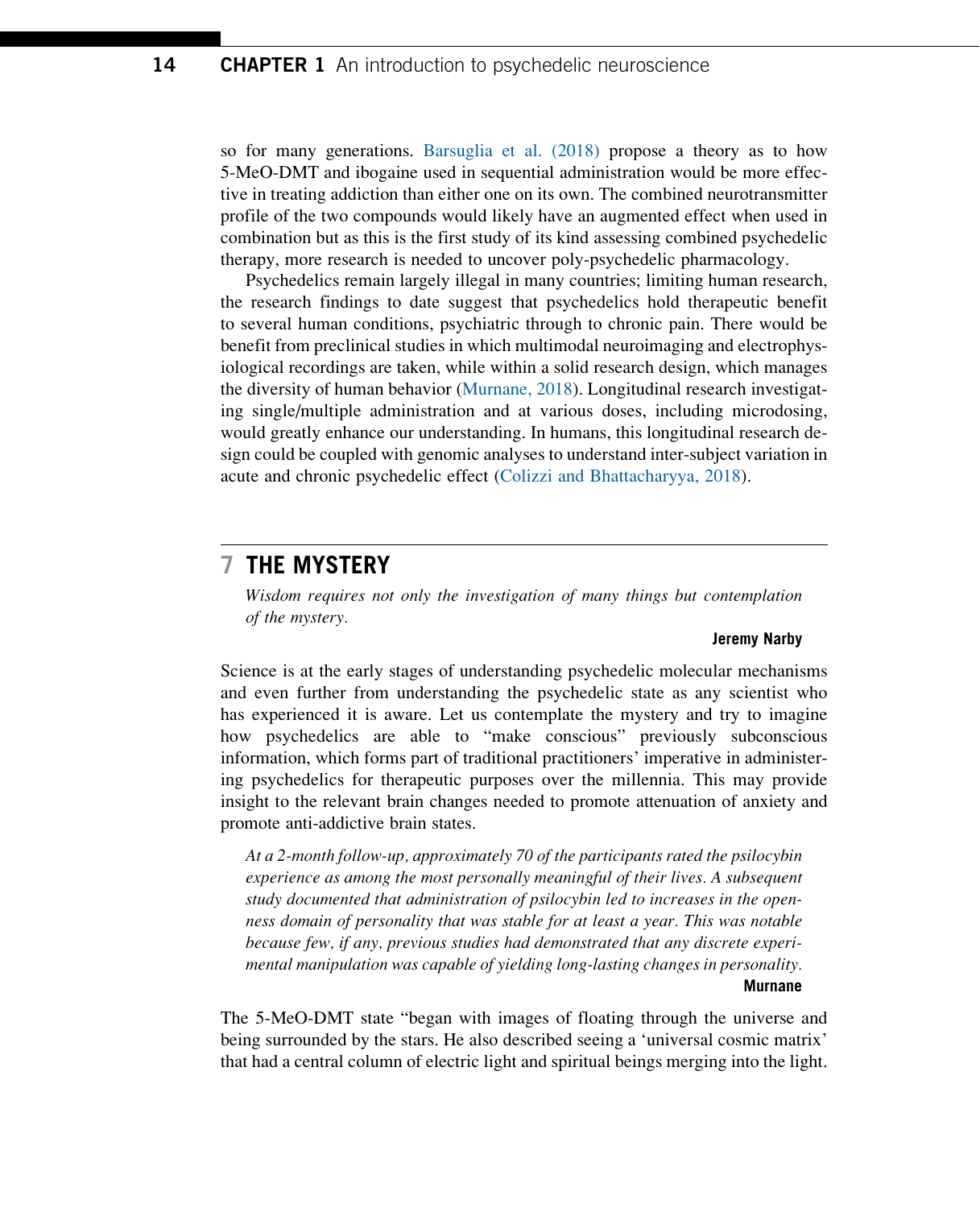'It's just love. Everything. All of it. That is all that exists. Love is it.' Upon debriefing from his session several hours afterwards, he believed this experience was the singlemost peak transformational experience of his life. He reported he lost all sense of his body and surroundings, and was 'transformed on a cellular level into infinite energy and pure love,' and described, 'all of [his] stress and difficulties throughout [his] life felt like they occurred for a meaningful purpose, and the traumas of [his] past were washed over by an infinitely loving energy'" [\(Barsuglia et al., 2018\)](#page-17-0)

In individuals with substance use disorders, ibogaine stimulates heightened memory retrieval specifically related to drug abuse, the perception of one's own future with or without drug use, and visions which reveal powerful insights into the nature of the addiction such as personal traumas.

#### Barsuglia et al.

Psychedelics are known to have exceptional anti-amnesic effects where memories are retrieved in great detail. In fact, all psychedelics have the ability to make conscious/reveal/retrieve that which was previously unconscious and the term, psychedelic, means mind-revealing.

The neurophysiological mechanisms that facilitate this anti-amnesic effect are largely unknown but progress is being made in identifying the molecular and cellular mechanisms and brain networks involved.

The anti-amnesic effect of psychedelics has also been supported in rodent studies where administration of ibogaine facilitated spatial memory retrieval [\(Popik, 1996\)](#page-22-0), and low dose Δ9-THC has been shown to improve memory in aged rodents ([Sarne](#page-22-0) et [al., 2018\)](#page-22-0), and to enhance synaptic marker proteins and increase hippocampal spine density ([Bilkei-Gorzo et al., 2017\)](#page-17-0). The anti-amnesic effect of ibogaine and ayahuasca is, partly, due to the SIGMAR1 affinity of both compounds. SIGMAR1 activation has been shown to reverse experimental-induced amnesia in rodents, via enhancement of the cholinergic and glutamatergic systems [\(Antonini et al., 2009;](#page-17-0) [Earley et al., 1991;](#page-19-0) [Inserra, 2018](#page-19-0); [Maurice et al., 1998\)](#page-21-0). Peak densities of SIGMAR1 are found in brain areas relevant to traumatic memory formation, retrieval and updating, such as the amygdala and the hippocampal formation [\(Inserra, 2018](#page-19-0)).

Psychedelics also enhance synaptic plasticity and increase neurogenesis, processes known to be involved in memory reconsolidation and fear extinction [\(Inserra, 2018](#page-19-0); [Ly et al., 2018\)](#page-20-0). The fear response triggered by the memory can be reprogramed and/or extinguished through synaptic plasticity and changes in gene expression mediated by epigenetic modification via  $5HT<sub>2A</sub>$  and SIGMAR1 activation ([Corkery, 2018;](#page-18-0) [De Gregorio et al., 2018;](#page-18-0) [Inserra, 2018; Ly et al., 2018](#page-19-0)).

Subsequently, the memory is reconsolidated and stored with updated significance via cortical mechanisms. As suggested, there is a change in cortical control from frontal brain areas to parietal brain areas and, in part, this is related to hippocampal network activity. For example, varying doses of PCP have been shown to change the functional connectivity (phMRI) between several brain areas, including the frontocortical and hippocampal brain regions ([Paasonen et al., 2017\)](#page-21-0). [Atasoy et al. \(2018\)](#page-17-0)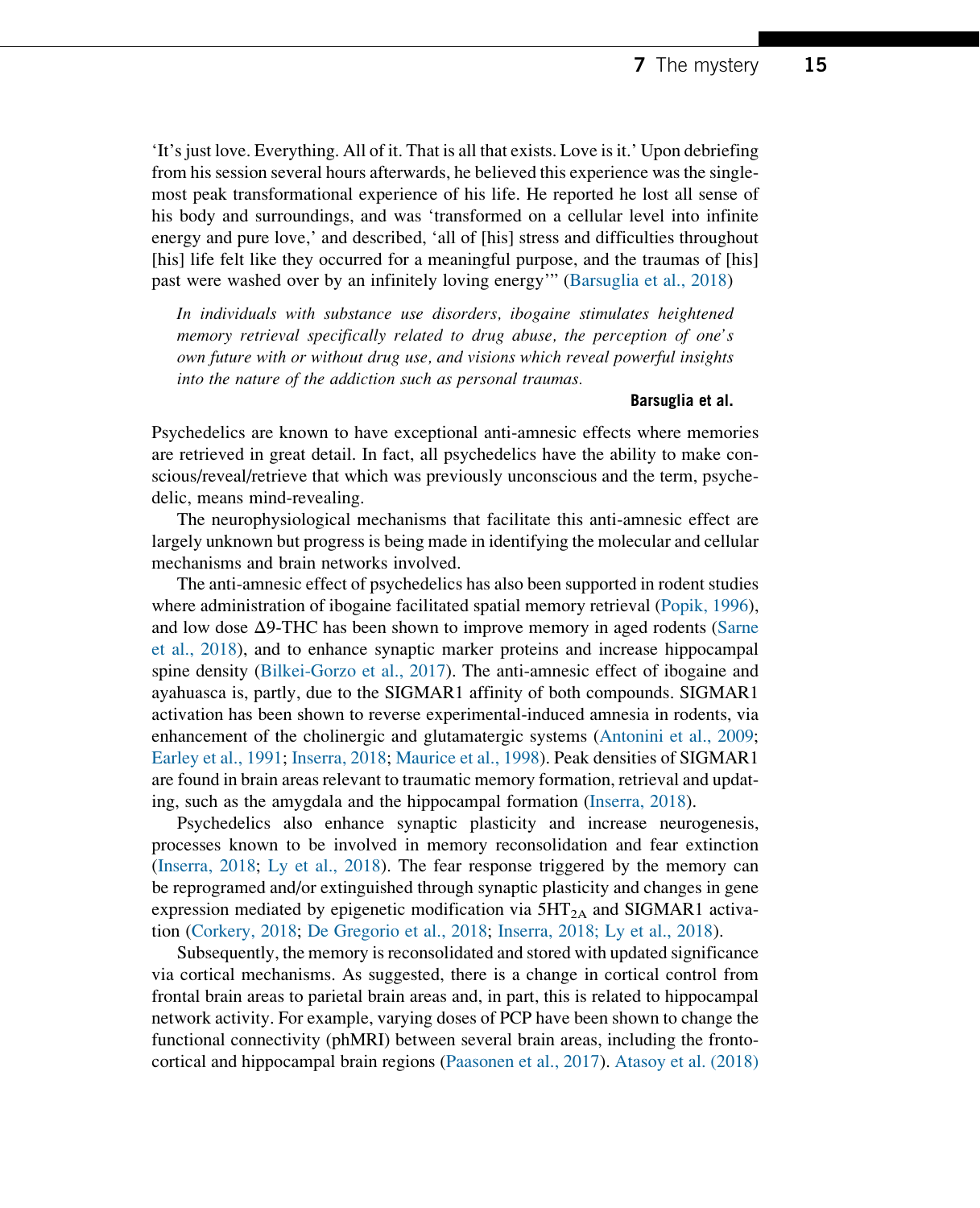<span id="page-16-0"></span>report that changes in brain activity occur in a frequency-specific manner with LSD and psilocybin, and that these changes in power-law components lead to an expansion of the repertoire of active brain states and the emergence of more complex brain dynamics which heightens information processing capabilities.

Perhaps a similar mechanism may be involved in ancestral communication.

Higher doses of ibogaine generate its psychoactive effects, including hallucinations and the facilitation of communion with the spirits of the ancestors in rites of passage. Ibogaine ingestion in a religious context allows a bonding across time and space between consumers and their ancestors and fellow community members through a shared common experience of a distinctive system of belief and consciousness.

**Corkery** 

Ayahuasca and ibogaine are the psychedelics most commonly associated with ancestor communication. Ayahuasceros and Bwiti tribesman summon the ancestors during ceremony. The Basotho people of southern Africa use Boophone disticha, a psychedelic bulb for ancestor communication as well. This may be culturallyspecific interpretation but an alternate hypothesis proposed here is that the same mechanisms that are involved in psychedelics' anti-amnestic properties, i.e., their ability to retrieve and reconsolidate memories via changes in gene expression and brain activity, are the same mechanisms involved in "making conscious" information in our DNA and inherited epigenetic information. Genetic memory is a field of psychology and epigenetic modification from ancestral experience and/or trauma is now known to be heritable and able to affect offspring for many generations afterward ([Klosin et al., 2017;](#page-20-0) [Mitchell et al., 2016;](#page-21-0) [Wei et al., 2015\)](#page-23-0). More research is required but if changes to our mind, memories and personality are due to changes in gene expression and epigenetic mechanisms and if psychedelics are able to "make conscious" stored neural information that is coded by genes and epigenetics, then it may be possible for information stored in our DNA and in our epigenome to be "made conscious" and in the case of the epigenome, reconsolidated in the same way as memories are. This is not a new concept in the psychedelic community. Psychedelics are said to heal ancestral trauma. After spending many years researching ayahuasca in South America, [Narby \(1999\)](#page-21-0) concluded that ayahuasca used by shamans in the Western Amazon affords them access to knowledge coded in DNA. As more and more research uncovers the molecular mechanisms of psychedelic neuroscience, this does not seem like an impossible idea. Early psychedelic use in South America and Africa may be the origin of modern ancestor worship.

#### REFERENCES

[Acosta-Urquidi, J., 2015. QEEG studies of the acute effects of the visionary tryptamine DMT.](http://refhub.elsevier.com/S0079-6123(18)30119-5/rf0010) [Cosmos History: J. Natl. Soc. Philos. 11 \(2\), 115](http://refhub.elsevier.com/S0079-6123(18)30119-5/rf0010)–129.

[Adamaszek, M., Khaw, A.V., Buck, U., Andresen, B., Thomasius, R., 2010. Evidence of neu](http://refhub.elsevier.com/S0079-6123(18)30119-5/rf0015)[rotoxicity of ecstasy: sustained effects on electroencephalographic activity in polydrug](http://refhub.elsevier.com/S0079-6123(18)30119-5/rf0015) [users. PLoS One 5 \(11\), e14097.](http://refhub.elsevier.com/S0079-6123(18)30119-5/rf0015)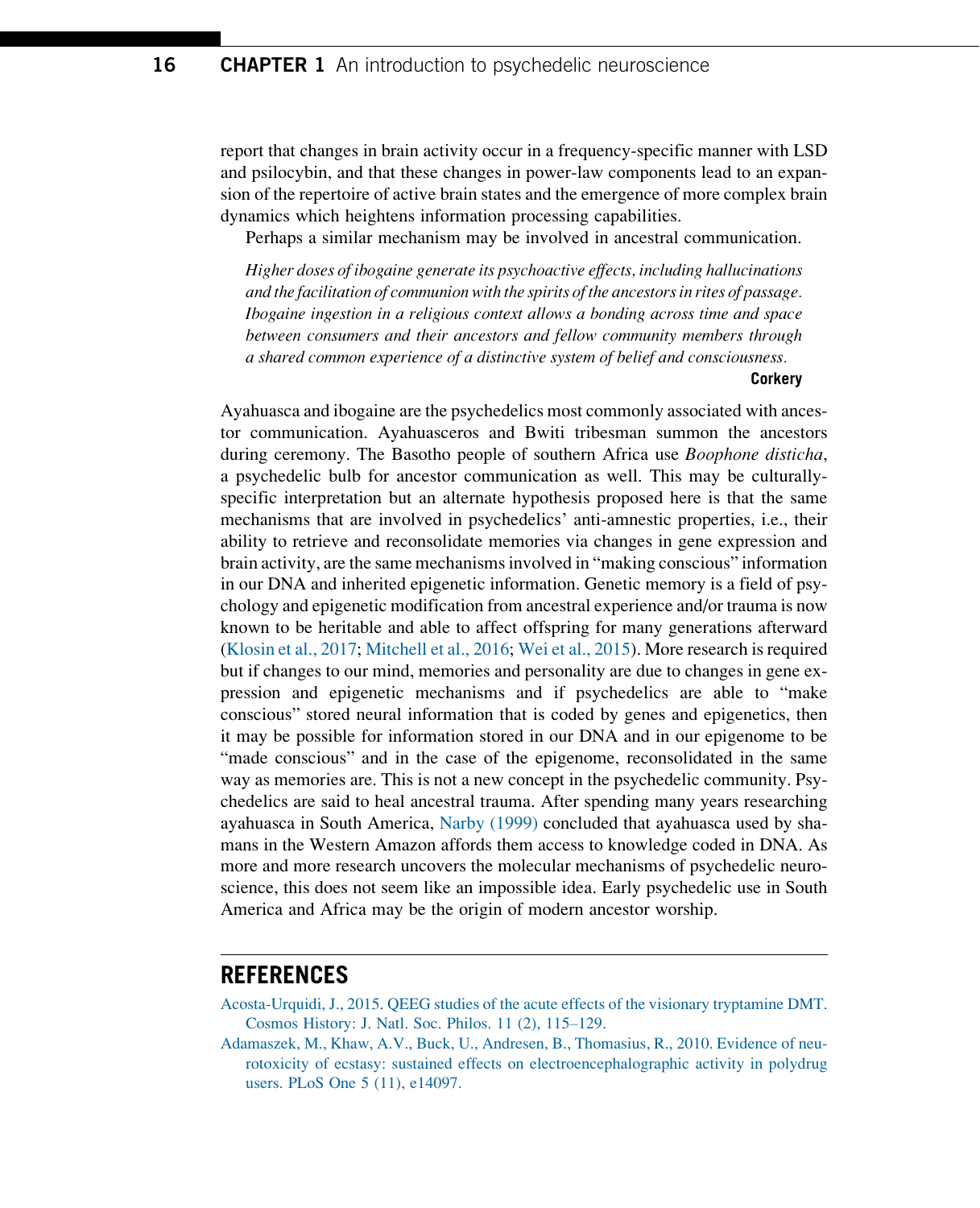- <span id="page-17-0"></span>[Alburges, M.E., et al., 2000. Responses of the extrapyramidal and limbic substance P systems](http://refhub.elsevier.com/S0079-6123(18)30119-5/rf0020) [to ibogaine and cocaine treatments. Eur. J. Pharmacol. 390 \(1](http://refhub.elsevier.com/S0079-6123(18)30119-5/rf0020)–2), 119–126.
- Alonso, J.F., Romero, S., Mañanas, M.À[., Riba, J., 2015. Serotonergic psychedelics temporar](http://refhub.elsevier.com/S0079-6123(18)30119-5/rf0025)[ily modify information transfer in humans. Int. J. Neuropsychopharmacol. 18 \(8\).](http://refhub.elsevier.com/S0079-6123(18)30119-5/rf0025)
- [Alper, K.R., 2001. Ibogaine: a review. Alkaloids Chem. Biol. 56 \(C\), 1](http://refhub.elsevier.com/S0079-6123(18)30119-5/rf0030)–38. Chapter 1.
- [Antonini, V., Prezzavento, O., Coradazzi, M., Marrazzo, A., Ronsisvalle, S., Arena, E., Leanza, G.,](http://refhub.elsevier.com/S0079-6123(18)30119-5/rf0035) 2009. Anti-amnesic properties of  $(\pm)$ -PPCC, a novel sigma receptor ligand, on cognitive [dysfunction induced by selective cholinergic lesion in rats. J. Neurochem. 109 \(3\), 744](http://refhub.elsevier.com/S0079-6123(18)30119-5/rf0035)–754.
- [Atasoy, S., Vohryzek, J., Deco, G., Carhart-Harris, R.L., Kringelbach, M.L., 2018. Common](http://refhub.elsevier.com/S0079-6123(18)30119-5/rf9200) [neural signatures of psychedelics: Frequency-specific energy changes and repertoire](http://refhub.elsevier.com/S0079-6123(18)30119-5/rf9200) [expansion revealed using connectome-harmonic decomposition. Prog. Brain Res.](http://refhub.elsevier.com/S0079-6123(18)30119-5/rf9200) [242, 97](http://refhub.elsevier.com/S0079-6123(18)30119-5/rf9200)–120.
- [Balak, N., Balkuv, E., Karadag, A., Basaran, R., Biceroglu, H., Erkan, B., Tanriover, N., 2018.](http://refhub.elsevier.com/S0079-6123(18)30119-5/rf0040) [Mammillothalamic and mammillotegmental tracts as new targets for dementia and epi](http://refhub.elsevier.com/S0079-6123(18)30119-5/rf0040)[lepsy treatment. World Neurosurg. 110, 133](http://refhub.elsevier.com/S0079-6123(18)30119-5/rf0040)–144.
- [Barsuglia, P.J., Polanco, M., Palmer, R., Malcolm, B.J., Kelmendi, B., Calvey, T., 2018.](http://refhub.elsevier.com/S0079-6123(18)30119-5/rf9205) [A case report SPECT study and theoretical rationale for the sequential administration](http://refhub.elsevier.com/S0079-6123(18)30119-5/rf9205) [of ibogaine and 5-MeO-DMT in the treatment of alcohol use disorder. Prog. Brain Res.](http://refhub.elsevier.com/S0079-6123(18)30119-5/rf9205) [242, 121](http://refhub.elsevier.com/S0079-6123(18)30119-5/rf9205)–158.
- [Baumann, M.H., Pablo, J., Ali, S.F., Rothman, R.B., Mash, D.C., 2001a. Comparative neuro](http://refhub.elsevier.com/S0079-6123(18)30119-5/rf0045)[pharmacology of ibogaine and its O-desmethyl metabolite, noribogaine. Alkaloids Chem.](http://refhub.elsevier.com/S0079-6123(18)30119-5/rf0045) Biol. 56, 79–[113. PubMed PMID: 11705118.](http://refhub.elsevier.com/S0079-6123(18)30119-5/rf0045)
- [Baumann, M.H., Rothman, R.B., Pablo, J.P., Mash, D.C., 2001b. In vivo neurobiological](http://refhub.elsevier.com/S0079-6123(18)30119-5/rf0050) [effects of ibogaine and its O-desmethyl metabolite, 12-hydroxyibogamine \(noribogaine\),](http://refhub.elsevier.com/S0079-6123(18)30119-5/rf0050) [in rats. J. Pharmacol. Exp. Ther. 297 \(2\), 531](http://refhub.elsevier.com/S0079-6123(18)30119-5/rf0050)–539. May.
- [Belzung, C., Lemoine, M., 2011. Criteria of validity for animal models of psychiatric disor](http://refhub.elsevier.com/S0079-6123(18)30119-5/rf0055)[ders: focus on anxiety disorders and depression. Biol. Mood Anxiety Disord. 1 \(1\), 9.](http://refhub.elsevier.com/S0079-6123(18)30119-5/rf0055)
- [Bhattacharyya, S., Fusar-Poli, P., Borgwardt, S., Martin-Santos, R., Nosarti, C., O'Carroll, C.,](http://refhub.elsevier.com/S0079-6123(18)30119-5/rf0060) [Allen, P., Seal, M.L., Fletcher, P.C., Crippa, J.A., Giampietro, V., 2009. Modulation of](http://refhub.elsevier.com/S0079-6123(18)30119-5/rf0060) [mediotemporal and ventrostriatal function in humans by](http://refhub.elsevier.com/S0079-6123(18)30119-5/rf0060)  $\Delta$ [9-tetrahydrocannabinol: a neu](http://refhub.elsevier.com/S0079-6123(18)30119-5/rf0060)ral basis for the effects of *Cannabis sativa* [on learning and psychosis. Arch. Gen. Psychi](http://refhub.elsevier.com/S0079-6123(18)30119-5/rf0060)[atry 66 \(4\), 442](http://refhub.elsevier.com/S0079-6123(18)30119-5/rf0060)–451.
- [Bhattacharyya, S., Crippa, J.A., Allen, P., Martin-Santos, R., Borgwardt, S., Fusar-Poli, P.,](http://refhub.elsevier.com/S0079-6123(18)30119-5/rf0065) [Rubia, K., Kambeitz, J., O'carroll, C., Seal, M.L., Giampietro, V., 2012. Induction of psy](http://refhub.elsevier.com/S0079-6123(18)30119-5/rf0065)[chosis by](http://refhub.elsevier.com/S0079-6123(18)30119-5/rf0065) δ[9-tetrahydrocannabinol reflects modulation of prefrontal and striatal function](http://refhub.elsevier.com/S0079-6123(18)30119-5/rf0065) [during attentional salience processing. Arch. Gen. Psychiatry 69 \(1\), 27](http://refhub.elsevier.com/S0079-6123(18)30119-5/rf0065)–36.
- [Bhattacharyya, S., Atakan, Z., Martin-Santos, R., Crippa, J.A., Kambeitz, J., Malhi, S.,](http://refhub.elsevier.com/S0079-6123(18)30119-5/rf0070) [Giampietro, V., Williams, S., Brammer, M., Rubia, K., Collier, D.A., 2015. Impairment](http://refhub.elsevier.com/S0079-6123(18)30119-5/rf0070) [of inhibitory control processing related to acute psychotomimetic effects of cannabis. Eur.](http://refhub.elsevier.com/S0079-6123(18)30119-5/rf0070) [Neuropsychopharmacol. 25 \(1\), 26](http://refhub.elsevier.com/S0079-6123(18)30119-5/rf0070)–37.
- [Bilkei-Gorzo, A., Albayram, O., Draffehn, A., Michel, K., Piyanova, A., Oppenheimer, H.,](http://refhub.elsevier.com/S0079-6123(18)30119-5/rf0075) Dvir-Ginzberg, M., Rácz, I., Ulas, T., Imbeault, S., Bab, I., 2017. A chronic low dose of  $\Delta$ [9-tetrahydrocannabinol \(THC\) restores cognitive function in old mice. Nat. Med. 23 \(6\), 782.](http://refhub.elsevier.com/S0079-6123(18)30119-5/rf0075)
- [Binienda, Z., Beaudoin, M.A., Thorn, B.T., Sadovova, N., Skinner, R.D., Slikker Jr., W.,](http://refhub.elsevier.com/S0079-6123(18)30119-5/rf0080) [Ali, S.F., 2000. Application of electrophysiological method to study interactions between](http://refhub.elsevier.com/S0079-6123(18)30119-5/rf0080) [ibogaine and cocaine. Ann. N. Y. Acad. Sci. 914 \(1\), 387](http://refhub.elsevier.com/S0079-6123(18)30119-5/rf0080)–393.
- [Binienda, Z., A Beaudoin, M., T Thorn, B., F Ali, S., 2011. Analysis of electrical brain waves](http://refhub.elsevier.com/S0079-6123(18)30119-5/rf0085) [in neurotoxicology: gamma-hydroxybutyrate. Curr. Neuropharmacol. 9 \(1\), 236](http://refhub.elsevier.com/S0079-6123(18)30119-5/rf0085)–239.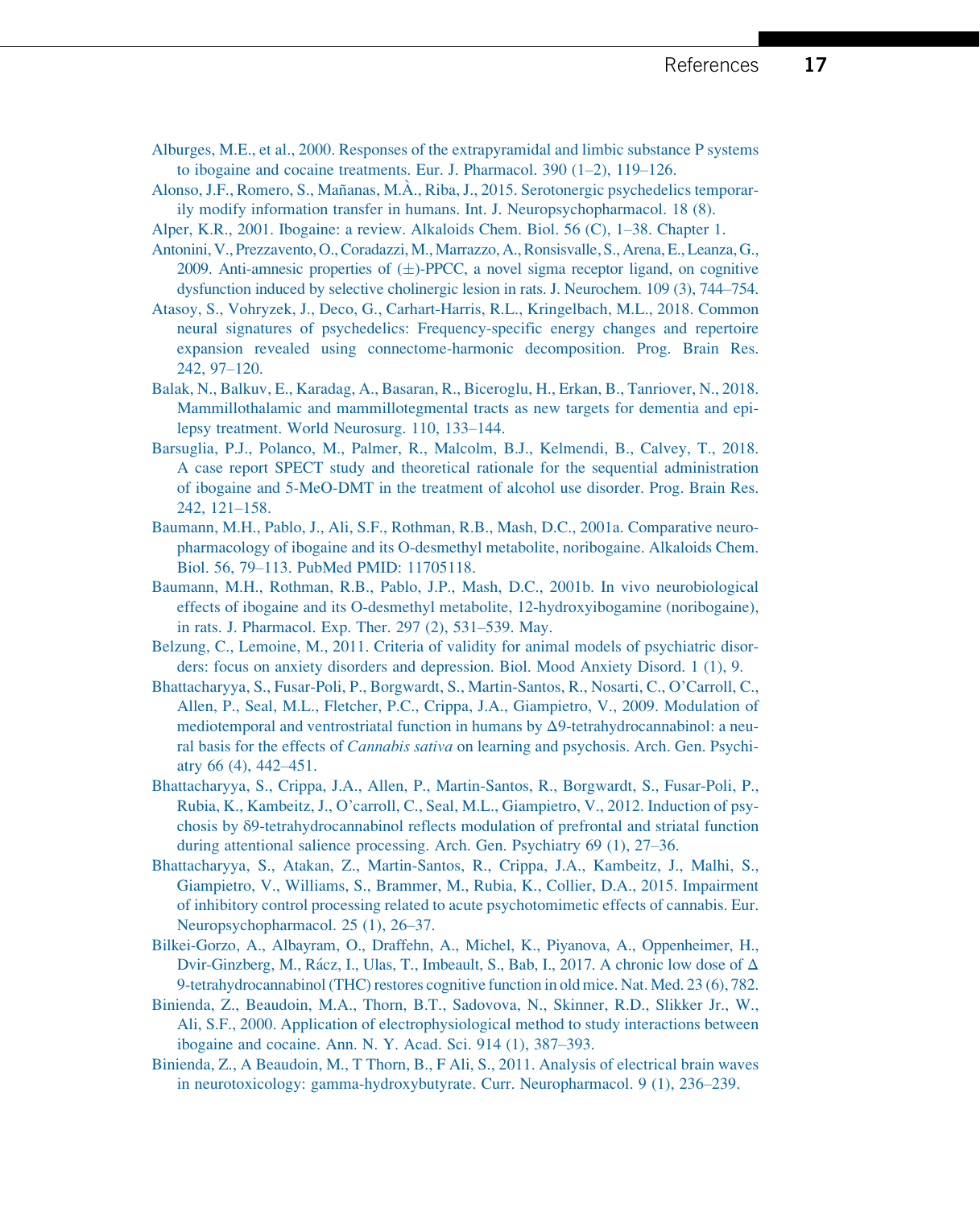- <span id="page-18-0"></span>[Bombardi, C., 2014. Neuronal localization of the 5-HT2 receptor family in the amygdaloid](http://refhub.elsevier.com/S0079-6123(18)30119-5/rf0090) [complex. Front. Pharmacol. 5, 68.](http://refhub.elsevier.com/S0079-6123(18)30119-5/rf0090)
- [Brown, T.K., Alper, K., 2017. Treatment of opioid use disorder with ibogaine: detoxification](http://refhub.elsevier.com/S0079-6123(18)30119-5/rf0095) [and drug use outcomes. Am. J. Drug Alcohol Abuse 00 \(00\), 1](http://refhub.elsevier.com/S0079-6123(18)30119-5/rf0095)–13.
- [Carhart-Harris, R.L., Erritzoe, D., Williams, T., Stone, J.M., Reed, L.J., Colasanti, A.,](http://refhub.elsevier.com/S0079-6123(18)30119-5/rf0100) [Tyacke, R.J., Leech, R., Malizia, A.L., Murphy, K., Hobden, P., 2012. Neural correlates](http://refhub.elsevier.com/S0079-6123(18)30119-5/rf0100) [of the psychedelic state as determined by fMRI studies with psilocybin. Proc. Natl. Acad.](http://refhub.elsevier.com/S0079-6123(18)30119-5/rf0100) [Sci. U.S.A. 109 \(6\), 2138](http://refhub.elsevier.com/S0079-6123(18)30119-5/rf0100)–2143.
- [Carhart-Harris, R.L., Leech, R., Hellyer, P.J., Shanahan, M., Feilding, A., Tagliazucchi, E.,](http://refhub.elsevier.com/S0079-6123(18)30119-5/rf0105) [Chialvo, D.R., Nutt, D., 2014. The entropic brain: a theory of conscious states informed](http://refhub.elsevier.com/S0079-6123(18)30119-5/rf0105) [by neuroimaging research with psychedelic drugs. Front. Hum. Neurosci. 8, 20.](http://refhub.elsevier.com/S0079-6123(18)30119-5/rf0105)
- [Carhart-Harris, R.L., Murphy, K., Leech, R., Erritzoe, D., Wall, M.B., Ferguson, B.,](http://refhub.elsevier.com/S0079-6123(18)30119-5/rf0110) [Williams, L.T., Roseman, L., Brugger, S., De Meer, I., Tanner, M., 2015. The effects](http://refhub.elsevier.com/S0079-6123(18)30119-5/rf0110) [of acutely administered 3, 4-methylenedioxymethamphetamine on spontaneous brain](http://refhub.elsevier.com/S0079-6123(18)30119-5/rf0110) [function in healthy volunteers measured with arterial spin labeling and blood](http://refhub.elsevier.com/S0079-6123(18)30119-5/rf0110) [oxygen level-dependent resting state functional connectivity. Biol. Psychiatry 78 \(8\),](http://refhub.elsevier.com/S0079-6123(18)30119-5/rf0110) 554–[562.](http://refhub.elsevier.com/S0079-6123(18)30119-5/rf0110)
- [Carhart-Harris, R.L., Muthukumaraswamy, S., Roseman, L., Kaelen, M., Droog, W.,](http://refhub.elsevier.com/S0079-6123(18)30119-5/rf0115) [Murphy, K., Tagliazucchi, E., Schenberg, E.E., Nest, T., Orban, C., Leech, R., 2016.](http://refhub.elsevier.com/S0079-6123(18)30119-5/rf0115) [Neural correlates of the LSD experience revealed by multimodal neuroimaging. Proc.](http://refhub.elsevier.com/S0079-6123(18)30119-5/rf0115) [Natl. Acad. Sci. U.S.A. 113 \(17\), 4853](http://refhub.elsevier.com/S0079-6123(18)30119-5/rf0115)–4858.
- [Chan, R.W., Leong, A.T., Ho, L.C., Gao, P.P., Wong, E.C., Dong, C.M., Wang, X., He, J.,](http://refhub.elsevier.com/S0079-6123(18)30119-5/rf9210) [Chan, Y.S., Lim, L.W., Wu, E.X., 2017. Low-frequency hippocampal](http://refhub.elsevier.com/S0079-6123(18)30119-5/rf9210)–cortical activity [drives brain-wide resting-state functional MRI connectivity. Proc. Natl. Acad. Sci.](http://refhub.elsevier.com/S0079-6123(18)30119-5/rf9210) [114 \(33\), E6972](http://refhub.elsevier.com/S0079-6123(18)30119-5/rf9210)–E6981.
- [Colizzi, M., Bhattacharyya, S., 2018. Neurocognitive effects of cannabis: lessons learned from](http://refhub.elsevier.com/S0079-6123(18)30119-5/rf9100) [human experimental studies. Prog. Brain Res. 242, 179](http://refhub.elsevier.com/S0079-6123(18)30119-5/rf9100)–216.
- [Coman, D., Sanganahalli, B.G., Jiang, L., Hyder, F., Behar, K.L., 2015. Distribution](http://refhub.elsevier.com/S0079-6123(18)30119-5/rf0120) [of temperature changes and neurovascular coupling in rat brain following](http://refhub.elsevier.com/S0079-6123(18)30119-5/rf0120) [3, 4-methylenedioxymethamphetamine \(MDMA,"ecstasy"\) exposure. NMR Biomed.](http://refhub.elsevier.com/S0079-6123(18)30119-5/rf0120) [28 \(10\), 1257](http://refhub.elsevier.com/S0079-6123(18)30119-5/rf0120)–1266.
- [Corkery, J.M., 2018. Ibogaine as a treatment for substance misuse: potential benefits and prac](http://refhub.elsevier.com/S0079-6123(18)30119-5/rf8000)[tical dangers. Prog. Brain Res. 242, 217](http://refhub.elsevier.com/S0079-6123(18)30119-5/rf8000)–257.
- [Cortes-Briones, J., Skosnik, P.D.,Mathalon, D.,Cahill, J., Pittman,B.,Williams, A., Sewell,R.A.,](http://refhub.elsevier.com/S0079-6123(18)30119-5/rf0125) [Ranganathan, M., Roach, B., Ford, J., D'souza, D.C., 2015.](http://refhub.elsevier.com/S0079-6123(18)30119-5/rf0125) Δ [9-THC disrupts gamma](http://refhub.elsevier.com/S0079-6123(18)30119-5/rf0125) [\(](http://refhub.elsevier.com/S0079-6123(18)30119-5/rf0125)γ[\)-band neural oscillations in humans. Neuropsychopharmacology 40 \(9\), 2124.](http://refhub.elsevier.com/S0079-6123(18)30119-5/rf0125)
- [Davison, J., O'Gorman, A., Brennan, L., Cotter, D.R., 2017. A systematic review of metabolite](http://refhub.elsevier.com/S0079-6123(18)30119-5/rf0130) [biomarkers of schizophrenia. Schizophr. Res. 195, 32](http://refhub.elsevier.com/S0079-6123(18)30119-5/rf0130)–50.
- De Gregorio, D., Enns, J.P., Nuñez, N.A., Posa, L., Gobbi, G., 2018. D-Lysergic acid diethy[lamide, psilocybin, and other classic hallucinogens: mechanism of action and potential](http://refhub.elsevier.com/S0079-6123(18)30119-5/rf9000) [therapeutic applications in mood disorders. Prog. Brain Res. 242, 69](http://refhub.elsevier.com/S0079-6123(18)30119-5/rf9000)–96.
- Demmerle, J., Koch, A.J., Holaska, J.M., 2012. The nuclear envelope protein emerin binds directly to histone deacetylase 3 (HDAC3) and activates HDAC3 activity. J. Biol. Chem. 287, 22080–22088. <https://doi.org/10.1074/jbc.M111.325308>.
- [D'souza, D.C., Fridberg, D.J., Skosnik, P.D., Williams, A., Roach, B., Singh, N., Carbuto, M.,](http://refhub.elsevier.com/S0079-6123(18)30119-5/rf0140) Elander, [J., Schnakenberg, A., Pittman, B., Sewell, R.A., 2012. Dose-related modulation](http://refhub.elsevier.com/S0079-6123(18)30119-5/rf0140) [of event-related potentials to novel and target stimuli by intravenous](http://refhub.elsevier.com/S0079-6123(18)30119-5/rf0140) Δ [9-THC in humans.](http://refhub.elsevier.com/S0079-6123(18)30119-5/rf0140) [Neuropsychopharmacology 37 \(7\), 1632.](http://refhub.elsevier.com/S0079-6123(18)30119-5/rf0140)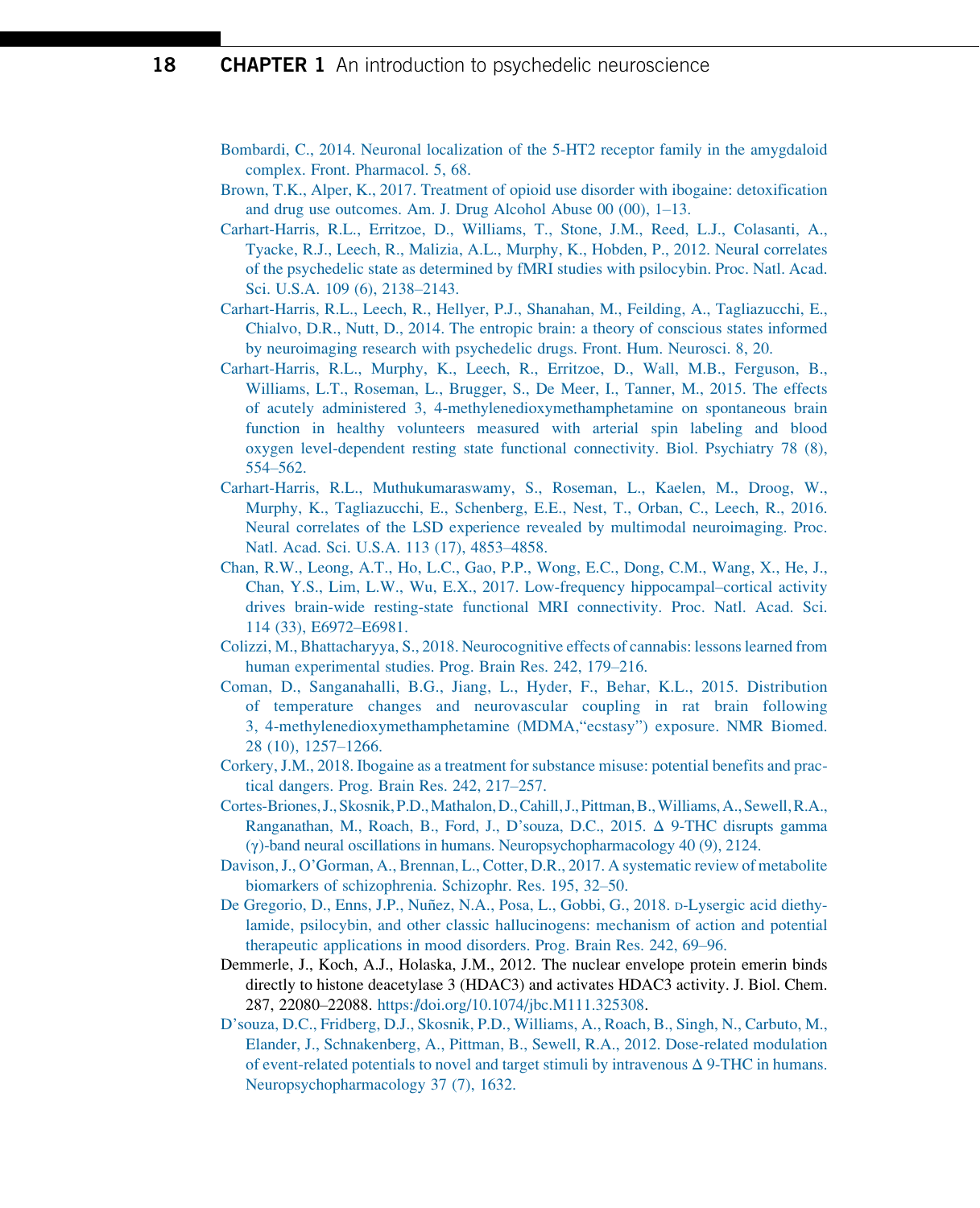- <span id="page-19-0"></span>[Earley, B., Burke, M., Leonard, B.E., Gouret, C.J., Junien, J.L., 1991. Evidence for an anti](http://refhub.elsevier.com/S0079-6123(18)30119-5/rf0145)[amnesic effect of JO 1784 in the rat: a potent and selective ligand for the sigma receptor.](http://refhub.elsevier.com/S0079-6123(18)30119-5/rf0145) [Brain Res. 546 \(2\), 282](http://refhub.elsevier.com/S0079-6123(18)30119-5/rf0145)–286.
- [El-Serafi, D., Hewedi, D., 2014. Clinical profile of cannabis-induced psychosis in comparison](http://refhub.elsevier.com/S0079-6123(18)30119-5/rf0150) [to schizophrenia. Middle East Curr. Psychiatry 21 \(4\), 230](http://refhub.elsevier.com/S0079-6123(18)30119-5/rf0150)–236.
- Erritzoe, D., Roseman, L., Nour, M.M., MacLean, K., Kaelen, M., Nutt, D.J., Carhart-Harris, R.L., 2018. Effects of psilocybin therapy on personality structure. Acta Psychiatr. Scand. [https://doiorg/10.1111/acps.12904.](https://doi.org/10.1111/acps.12904)
- [Forrest, A.D., Coto, C.A., Siegel, S.J., 2014. Animal models of psychosis: current state and](http://refhub.elsevier.com/S0079-6123(18)30119-5/rf0160) future [directions. Curr. Behav. Neurosci. Rep. 1 \(2\), 100](http://refhub.elsevier.com/S0079-6123(18)30119-5/rf0160)–116.
- [Frohlich, J., Van Horn, J.D., 2014. Reviewing the ketamine model for schizophrenia.](http://refhub.elsevier.com/S0079-6123(18)30119-5/rf0165) [J. Psychopharmacol. 28 \(4\), 287](http://refhub.elsevier.com/S0079-6123(18)30119-5/rf0165)–302.
- [Gass, N., Becker, R., Sack, M., Schwarz, A.J., Reinwald, J., Cosa-Linan, A., Zheng, L.,](http://refhub.elsevier.com/S0079-6123(18)30119-5/rf0170) [von Hohenberg, C.C., Inta, D., Meyer-Lindenberg, A., Weber-Fahr, W., 2018.](http://refhub.elsevier.com/S0079-6123(18)30119-5/rf0170) [Antagonism at the NR2B subunit of NMDA receptors induces increased connectivity of](http://refhub.elsevier.com/S0079-6123(18)30119-5/rf0170) [the prefrontal and subcortical regions regulating reward behavior. Psychopharmacology](http://refhub.elsevier.com/S0079-6123(18)30119-5/rf0170) [235 \(4\), 1055](http://refhub.elsevier.com/S0079-6123(18)30119-5/rf0170)–1068.
- [Gonza´lez, J., Prieto, J.P., Rodrı´guez, P., Cavelli, M., Benedetto, L., Mondino, A., Pazos, M.,](http://refhub.elsevier.com/S0079-6123(18)30119-5/rf0175) [Seoane, G., Carrera, I., Scorza, C., Torterolo, P., 2018. Ibogaine acute administration in](http://refhub.elsevier.com/S0079-6123(18)30119-5/rf0175) [rats promotes wakefulness, long-lasting REM sleep suppression, and a distinctive motor](http://refhub.elsevier.com/S0079-6123(18)30119-5/rf0175) [profile. Front. Pharmacol. 9, 374.](http://refhub.elsevier.com/S0079-6123(18)30119-5/rf0175)
- [Govindaiah, G., Wang, Y., Cox, C.L., 2010. Dopamine enhances the excitability of somato](http://refhub.elsevier.com/S0079-6123(18)30119-5/rf0180)[sensory thalamocortical neurons. Neuroscience 170 \(4\), 981](http://refhub.elsevier.com/S0079-6123(18)30119-5/rf0180)–991.
- [Guiard, B.P., Di Giovanni, G., 2015. Central serotonin-2A \(5-HT2A\) receptor dysfunction in](http://refhub.elsevier.com/S0079-6123(18)30119-5/rf0185) [depression and epilepsy: the missing link? Front. Pharmacol. 6, 46.](http://refhub.elsevier.com/S0079-6123(18)30119-5/rf0185)
- [Halberstadt, A.L., Geyer, M.A., 2013. Serotonergic hallucinogens as translational models](http://refhub.elsevier.com/S0079-6123(18)30119-5/rf0190) [relevant to schizophrenia. Int. J. Neuropsychopharmacol. 16 \(10\), 2165](http://refhub.elsevier.com/S0079-6123(18)30119-5/rf0190)–2180.
- [Hart, C.L., Ilan, A.B., Gevins, A., Gunderson, E.W., Role, K., Colley, J., Foltin, R.W., 2010.](http://refhub.elsevier.com/S0079-6123(18)30119-5/rf9104) [Neurophysiological and cognitive effects of smoked marijuana in frequent users. Pharma](http://refhub.elsevier.com/S0079-6123(18)30119-5/rf9104)[col. Biochem. Behav. 96 \(3\), 333](http://refhub.elsevier.com/S0079-6123(18)30119-5/rf9104)–341.
- [Henquet, C., Di Forti, M., Morrison, P., Kuepper, R., Murray, R.M., 2008. Gene-environment](http://refhub.elsevier.com/S0079-6123(18)30119-5/rf0195) [interplay between cannabis and psychosis. Schizophr. Bull. 34 \(6\), 1111](http://refhub.elsevier.com/S0079-6123(18)30119-5/rf0195)–1121.
- [Herning, R.I., Better, W., Tate, K., Cadet, J.L., 2005. Neuropsychiatric alterations in MDMA](http://refhub.elsevier.com/S0079-6123(18)30119-5/rf0200) [users. Ann. N. Y. Acad. Sci. 1053 \(1\), 20](http://refhub.elsevier.com/S0079-6123(18)30119-5/rf0200)–27.
- [Howells, F.M., Temmingh, H.S., Hsieh, J.H., van Dijen, A.V., Baldwin, D.S., Stein, D.J.,](http://refhub.elsevier.com/S0079-6123(18)30119-5/rf0205) [2018. Electroencephalographic delta/alpha frequency activity differentiates psychotic](http://refhub.elsevier.com/S0079-6123(18)30119-5/rf0205) [disorders: a study of schizophrenia, bipolar disorder and methamphetamine-induced](http://refhub.elsevier.com/S0079-6123(18)30119-5/rf0205) [psychotic disorder. Transl. Psychiatry 8 \(1\), 75.](http://refhub.elsevier.com/S0079-6123(18)30119-5/rf0205)
- [Inserra, A., 2018. Hypothesis: the psychedelic ayahuasca heals traumatic memories via a](http://refhub.elsevier.com/S0079-6123(18)30119-5/rf0210) [sigma 1 receptor-mediated epigenetic-mnemonic process. Front. Pharmacol. 9, 330.](http://refhub.elsevier.com/S0079-6123(18)30119-5/rf0210)
- [Jacobs, M.T., et al., 2007. Ibogaine, a noncompetitive inhibitor of serotonin transport, acts by](http://refhub.elsevier.com/S0079-6123(18)30119-5/rf0215) [stabilizing the cytoplasm-facing state of the transporter. J. Biol. Chem. 282 \(40\),](http://refhub.elsevier.com/S0079-6123(18)30119-5/rf0215) 29441–[29447.](http://refhub.elsevier.com/S0079-6123(18)30119-5/rf0215)
- [Jankowski, M.M., Ronnqvist, K.C., Tsanov, M., Aggleton, J.P., O'Mara, S.M., 2013. The](http://refhub.elsevier.com/S0079-6123(18)30119-5/rf0220) [anterior thalamus provides a subcortical circuit supporting memory and spatial navigation.](http://refhub.elsevier.com/S0079-6123(18)30119-5/rf0220) [Front. Syst. Neurosci. 7, 45.](http://refhub.elsevier.com/S0079-6123(18)30119-5/rf0220)
- [Jones, C.A., Watson, D.J.G., Fone, K.C.F., 2011. Animal models of schizophrenia. Br. J. Phar](http://refhub.elsevier.com/S0079-6123(18)30119-5/rf0225)[macol. 164 \(4\), 1162](http://refhub.elsevier.com/S0079-6123(18)30119-5/rf0225)–1194.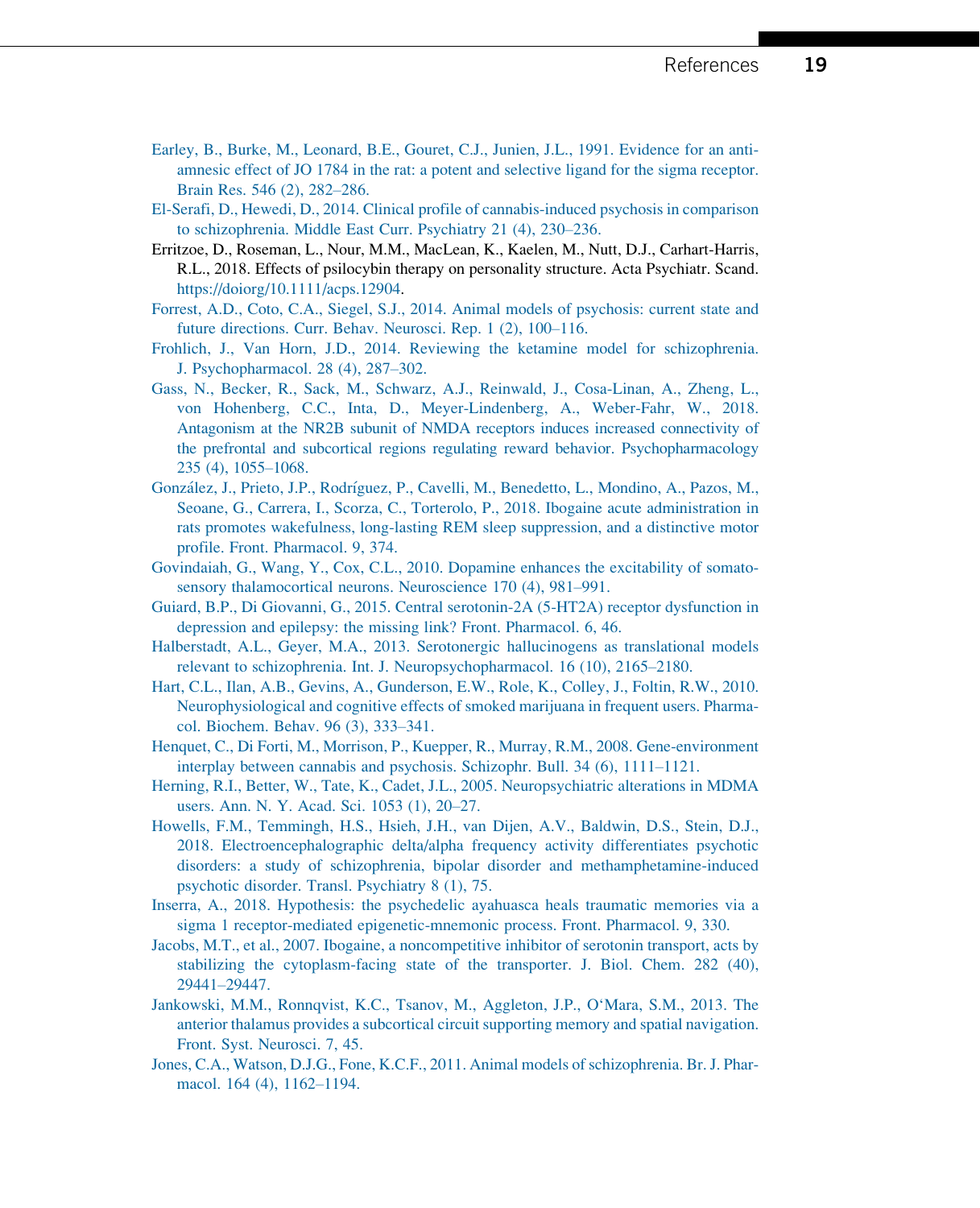- <span id="page-20-0"></span>[Kaladjian, A., Jeanningros, R., Azorin, J.M., Grimault, S., Anton, J.L., Mazzola-Pomietto, P.,](http://refhub.elsevier.com/S0079-6123(18)30119-5/rf0230) [2007. Blunted activation in right ventrolateral prefrontal cortex during motor response in](http://refhub.elsevier.com/S0079-6123(18)30119-5/rf0230)[hibition in schizophrenia. Schizophr. Res. 97 \(1](http://refhub.elsevier.com/S0079-6123(18)30119-5/rf0230)–3), 184–193.
- [Klosin, A., Casas, E., Hidalgo-Carcedo, C., Vavouri, T., Lehner, B., 2017. Transgenerational](http://refhub.elsevier.com/S0079-6123(18)30119-5/rf0235) [transmission of environmental information in C. elegans. Science 356 \(6335\), 320](http://refhub.elsevier.com/S0079-6123(18)30119-5/rf0235)–323.
- [Kometer, M., Schmidt, A., Bachmann, R., Studerus, E., Seifritz, E., Vollenweider, F.X.,](http://refhub.elsevier.com/S0079-6123(18)30119-5/rf0240) [2012. Psilocybin biases facial recognition, goal-directed behavior, and mood state to](http://refhub.elsevier.com/S0079-6123(18)30119-5/rf0240)[ward positive relative to negative emotions through different serotonergic subreceptors.](http://refhub.elsevier.com/S0079-6123(18)30119-5/rf0240) [Biol. Psychiatry 72 \(11\), 898](http://refhub.elsevier.com/S0079-6123(18)30119-5/rf0240)–906.
- [Kometer, M., Schmidt, A., J](http://refhub.elsevier.com/S0079-6123(18)30119-5/rf0245)äncke, L., Vollenweider, F.X., 2013. Activation of serotonin 2A [receptors underlies the psilocybin-induced effects on](http://refhub.elsevier.com/S0079-6123(18)30119-5/rf0245)  $\alpha$  [oscillations, N170 visual-evoked](http://refhub.elsevier.com/S0079-6123(18)30119-5/rf0245) [potentials, and visual hallucinations. J. Neurosci. 33 \(25\), 10544](http://refhub.elsevier.com/S0079-6123(18)30119-5/rf0245)–10551.
- [Krebs, T.S., Johansen, P.Ø., 2013. Psychedelics and mental health: a population study. PLoS](http://refhub.elsevier.com/S0079-6123(18)30119-5/rf0250) [One 8 \(8\), e63972.](http://refhub.elsevier.com/S0079-6123(18)30119-5/rf0250)
- [Kroupa, P.K., Wells, H., 2005. Ibogaine in the 21st century: boosters, tune-ups and mainte](http://refhub.elsevier.com/S0079-6123(18)30119-5/rf0255)[nance. Multidiscip. Assoc. Psychedelic Stud. 16 \(1\), 21](http://refhub.elsevier.com/S0079-6123(18)30119-5/rf0255)–25.
- [Laplante, M., Sabatini, D.M., 2013. Regulation of mTORC1 and its impact on gene expression](http://refhub.elsevier.com/S0079-6123(18)30119-5/rf9105) [at a glance. J. Cell Sci. 126, 1713](http://refhub.elsevier.com/S0079-6123(18)30119-5/rf9105)–1719.
- [Laprevote, V., Bon, L., Krieg, J., Schwitzer, T., Bourion-Bedes, S., Maillard, L., Schwan, R.,](http://refhub.elsevier.com/S0079-6123(18)30119-5/rf0260) [2017. Association between increased EEG signal complexity and cannabis dependence.](http://refhub.elsevier.com/S0079-6123(18)30119-5/rf0260) [Eur. Neuropsychopharmacol. 27 \(12\), 1216](http://refhub.elsevier.com/S0079-6123(18)30119-5/rf0260)–1222.
- [Lavaud, C., Massiot, G., 2017. The iboga alkaloids. Prog. Chem. Org. Nat. Prod. 105, 89](http://refhub.elsevier.com/S0079-6123(18)30119-5/rf0265)–136.
- [Lebedev, A.V., L](http://refhub.elsevier.com/S0079-6123(18)30119-5/rf0270)ö[vd](http://refhub.elsevier.com/S0079-6123(18)30119-5/rf0270)é[n, M., Rosenthal, G., Feilding, A., Nutt, D.J., Carhart-Harris, R.L., 2015.](http://refhub.elsevier.com/S0079-6123(18)30119-5/rf0270) [Finding the self by losing the self: neural correlates of ego-dissolution under psilocybin.](http://refhub.elsevier.com/S0079-6123(18)30119-5/rf0270) [Hum. Brain Mapp. 36 \(8\), 3137](http://refhub.elsevier.com/S0079-6123(18)30119-5/rf0270)–3153.
- [Lewis, C.R., Preller, K.H., Kraehenmann, R., Michels, L., Staempfli, P., Vollenweider, F.X.,](http://refhub.elsevier.com/S0079-6123(18)30119-5/rf9106) [2017. Two dose investigation of the 5-HT-agonist psilocybin on relative and global cere](http://refhub.elsevier.com/S0079-6123(18)30119-5/rf9106)[bral blood flow. Neuroimage 159, 70](http://refhub.elsevier.com/S0079-6123(18)30119-5/rf9106)–78.
- [Lisman, J.E., Coyle, J.T., Green, R.W., Javitt, D.C., Benes, F.M., Heckers, S., Grace, A.A.,](http://refhub.elsevier.com/S0079-6123(18)30119-5/rf0275) [2008. Circuit-based framework for understanding neurotransmitter and risk gene interac](http://refhub.elsevier.com/S0079-6123(18)30119-5/rf0275)[tions in schizophrenia. Trends Neurosci. 31 \(5\), 234](http://refhub.elsevier.com/S0079-6123(18)30119-5/rf0275)–242.
- [Ly, C., Greb, A.C., Cameron, L.P., Wong, J.M., Barragan, E.V., Wilson, P.C., Burbach, K.F.,](http://refhub.elsevier.com/S0079-6123(18)30119-5/rf0280) [Zarandi, S.S., Sood, A., Paddy, M.R., Duim, W.C., 2018. Psychedelics promote structural](http://refhub.elsevier.com/S0079-6123(18)30119-5/rf0280) [and functional neural plasticity. Cell Rep. 23 \(11\), 3170](http://refhub.elsevier.com/S0079-6123(18)30119-5/rf0280)–3182.
- [Marona-Lewicka, D., Nichols, C.D., Nichols, D.E., 2011. An animal model of schizophrenia](http://refhub.elsevier.com/S0079-6123(18)30119-5/rf0285) [based on chronic LSD administration: old idea, new results. Neuropharmacology 61 \(3\),](http://refhub.elsevier.com/S0079-6123(18)30119-5/rf0285) 503–[512.](http://refhub.elsevier.com/S0079-6123(18)30119-5/rf0285)
- [Martin, D.A., Marona-Lewicka, D., Nichols, D.E., Nichols, C.D., 2014. Chronic LSD alters](http://refhub.elsevier.com/S0079-6123(18)30119-5/rf0290) [gene expression profiles in the mPFC relevant to schizophrenia. Neuropharmacology](http://refhub.elsevier.com/S0079-6123(18)30119-5/rf0290) [83, 1](http://refhub.elsevier.com/S0079-6123(18)30119-5/rf0290)–8.
- [Mash, D.C., Staley, J.K., Pablo, J.P., Holohean, A.M., Hackman, J.C., Davidoff, R.A., 1995.](http://refhub.elsevier.com/S0079-6123(18)30119-5/rf0295) [Properties of ibogaine and its principal metabolite \(12-hydroxyibogamine\) at the MK-801](http://refhub.elsevier.com/S0079-6123(18)30119-5/rf0295) [binding site of the NMDA receptor complex. Neurosci. Lett. 192 \(1\), 53](http://refhub.elsevier.com/S0079-6123(18)30119-5/rf0295)–56.
- [Mash, D.C., Kovera, C.A., Buck, B.E., Norenberg, M.D., Shapshak, P., Hearn, W.L., Sanchez-](http://refhub.elsevier.com/S0079-6123(18)30119-5/rf0300)[Ramos, J.U.A.N., 1998. Medication development of ibogaine as a pharmacotherapy for](http://refhub.elsevier.com/S0079-6123(18)30119-5/rf0300) [drug dependence. Ann. N. Y. Acad. Sci. 844 \(1\), 274](http://refhub.elsevier.com/S0079-6123(18)30119-5/rf0300)–292.
- [Mason, O., Morgan, C.J.A., Dhiman, S.K., Patel, A., Parti, N., Curran, H.V., 2009. Acute](http://refhub.elsevier.com/S0079-6123(18)30119-5/rf0305) [cannabis use causes increased psychotomimetic experiences in individuals prone to](http://refhub.elsevier.com/S0079-6123(18)30119-5/rf0305) [psychosis. Psychol. Med. 39 \(6\), 951](http://refhub.elsevier.com/S0079-6123(18)30119-5/rf0305)–956.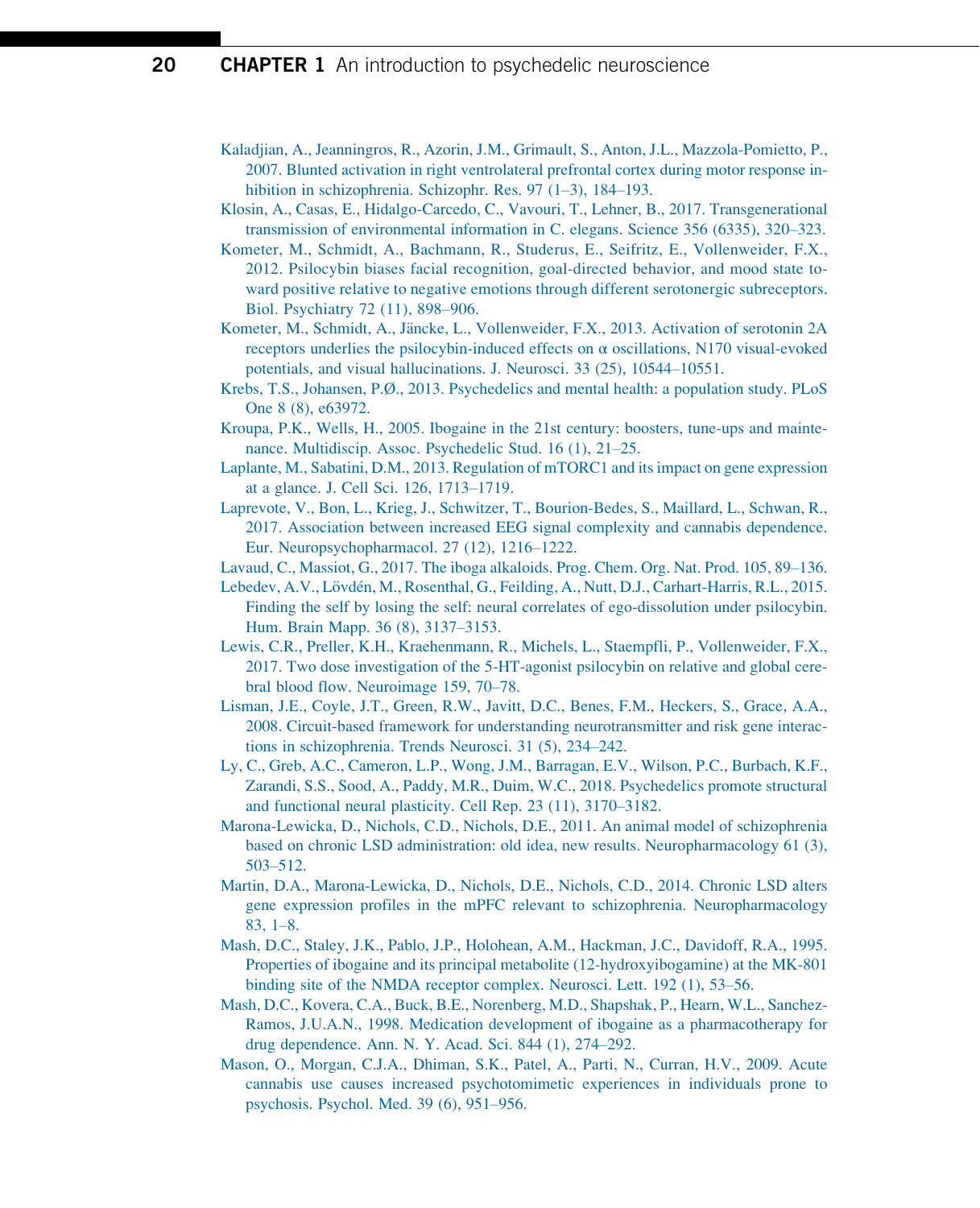- <span id="page-21-0"></span>[Maurice, T., Su, T.P., Privat, A., 1998. Sigma1 \(](http://refhub.elsevier.com/S0079-6123(18)30119-5/rf0310)σ[1\) receptor agonists and neurosteroids atten](http://refhub.elsevier.com/S0079-6123(18)30119-5/rf0310)[uate](http://refhub.elsevier.com/S0079-6123(18)30119-5/rf0310) β25–[35-amyloid peptide-induced amnesia in mice through a common mechanism.](http://refhub.elsevier.com/S0079-6123(18)30119-5/rf0310) [Neuroscience 83 \(2\), 413](http://refhub.elsevier.com/S0079-6123(18)30119-5/rf0310)–428.
- [McKenna, D.J., 2004. Clinical investigations of the therapeutic potential of ayahuasca:](http://refhub.elsevier.com/S0079-6123(18)30119-5/rf0315) [rationale and regulatory challenges. Pharmacol. Ther. 102 \(2\), 111](http://refhub.elsevier.com/S0079-6123(18)30119-5/rf0315)–129.
- [McKenna, D.J., Towers, G.N., Abbott, F., 1984. Monoamine oxidase inhibitors in south](http://refhub.elsevier.com/S0079-6123(18)30119-5/rf0320) [American hallucinogenic plants: tryptamine and](http://refhub.elsevier.com/S0079-6123(18)30119-5/rf0320) β[-carboline constituents of ayahuasca.](http://refhub.elsevier.com/S0079-6123(18)30119-5/rf0320) [J. Ethnopharmacol. 10 \(2\), 195](http://refhub.elsevier.com/S0079-6123(18)30119-5/rf0320)–223.
- [Meltzer, H., Massey, B.W., Horiguchi, M., 2012. Serotonin receptors as targets for drugs use](http://refhub.elsevier.com/S0079-6123(18)30119-5/rf0325)[ful to treat psychosis and cognitive impairment in schizophrenia. Curr. Pharm. Biotechnol.](http://refhub.elsevier.com/S0079-6123(18)30119-5/rf0325) [13 \(8\), 1572](http://refhub.elsevier.com/S0079-6123(18)30119-5/rf0325)–1586.
- [M](http://refhub.elsevier.com/S0079-6123(18)30119-5/rf0330)é[ndez, M., Morales-Mulia, M., 2008. Role of mu and delta opioid receptors in alcohol](http://refhub.elsevier.com/S0079-6123(18)30119-5/rf0330) [drinking behaviour. Curr. Drug Abuse Rev. 1 \(2\), 239](http://refhub.elsevier.com/S0079-6123(18)30119-5/rf0330)–252.
- [Mitchell, E., Klein, S.L., Argyropoulos, K.V., Sharma, A., Chan, R.B., Toth, J.G., Barboza, L.,](http://refhub.elsevier.com/S0079-6123(18)30119-5/rf0335) [Bavley, C., Bortolozzi, A., Chen, Q., Liu, B., 2016. Behavioral traits propagate across](http://refhub.elsevier.com/S0079-6123(18)30119-5/rf0335) [generations via segregated iterative-somatic and gametic epigenetic mechanisms. Nat.](http://refhub.elsevier.com/S0079-6123(18)30119-5/rf0335) [Commun. 7, 11492.](http://refhub.elsevier.com/S0079-6123(18)30119-5/rf0335)
- [Miyauchi, M., Neugebauer, N.M., Sato, T., Ardehali, H., Meltzer, H.Y., 2017. Muscarinic](http://refhub.elsevier.com/S0079-6123(18)30119-5/rf0340) [receptor signaling contributes to atypical antipsychotic drug reversal of the](http://refhub.elsevier.com/S0079-6123(18)30119-5/rf0340) [phencyclidine-induced deficit in novel object recognition in rats. J. Psychopharmacol.](http://refhub.elsevier.com/S0079-6123(18)30119-5/rf0340) [31 \(12\), 1588](http://refhub.elsevier.com/S0079-6123(18)30119-5/rf0340)–1604.
- [Mtui, E., Gruener, G., Dockery, P., 2015. Fitzgerald's Clinical Neuroanatomy and Neurosci](http://refhub.elsevier.com/S0079-6123(18)30119-5/rf0345)[ence E-Book. Elsevier Health Sciences.](http://refhub.elsevier.com/S0079-6123(18)30119-5/rf0345)
- [M](http://refhub.elsevier.com/S0079-6123(18)30119-5/rf9107)üller, F., Liechti, M.E., Lang, U.E., Borgwardt, S., 2018. Advances and challenges in neu[roimaging studies on the effects of serotonergic hallucinogens: contributions of the resting](http://refhub.elsevier.com/S0079-6123(18)30119-5/rf9107) [brain. Prog. Brain Res. 242, 159](http://refhub.elsevier.com/S0079-6123(18)30119-5/rf9107)–177.
- [Murnane, K.S., 2018. The renaissance in psychedelic research: what do preclinical models](http://refhub.elsevier.com/S0079-6123(18)30119-5/rf9108) [have to offer. Prog. Brain Res. 242, 25](http://refhub.elsevier.com/S0079-6123(18)30119-5/rf9108)–67.
- [Murray, R.M., Englund, A., Abi-Dargham, A., Lewis, D.A., Di Forti, M., Davies, C.,](http://refhub.elsevier.com/S0079-6123(18)30119-5/rf0350) [Sherif, M., McGuire, P., D'Souza, D.C., 2017. Cannabis-associated psychosis: neural sub](http://refhub.elsevier.com/S0079-6123(18)30119-5/rf0350)[strate and clinical impact. Neuropharmacology 124, 89](http://refhub.elsevier.com/S0079-6123(18)30119-5/rf0350)–104.
- [Muthukumaraswamy, S.D., Carhart-Harris, R.L., Moran, R.J., Brookes, M.J., Williams, T.M.,](http://refhub.elsevier.com/S0079-6123(18)30119-5/rf0355) [Errtizoe, D., Sessa, B., Papadopoulos, A., Bolstridge, M., Singh, K.D., Feilding, A., 2013.](http://refhub.elsevier.com/S0079-6123(18)30119-5/rf0355) [Broadband cortical desynchronization underlies the human psychedelic state. J. Neurosci.](http://refhub.elsevier.com/S0079-6123(18)30119-5/rf0355) [33 \(38\), 15171](http://refhub.elsevier.com/S0079-6123(18)30119-5/rf0355)–15183.
- [Narby, J., 1999. The Cosmic Serpent: DNA and the Origins of Knowledge, Penguin,](http://refhub.elsevier.com/S0079-6123(18)30119-5/rf0360) [pp. 1](http://refhub.elsevier.com/S0079-6123(18)30119-5/rf0360)–245.
- Núñez, L.A., Gurpegui, M., 2002. Cannabis-induced psychosis: a cross-sectional comparison [with acute schizophrenia. Acta Psychiatr. Scand. 105 \(3\), 173](http://refhub.elsevier.com/S0079-6123(18)30119-5/rf9109)–178.
- [Nutt, D.J., 2014. The role of the opioid system in alcohol dependence. J. Psychopharmacol.](http://refhub.elsevier.com/S0079-6123(18)30119-5/rf0365) [28 \(1\), 8](http://refhub.elsevier.com/S0079-6123(18)30119-5/rf0365)–22.
- [Nutt, D., King, L.A., Saulsbury, W., Blakemore, C., 2007. Development of a rational scale to](http://refhub.elsevier.com/S0079-6123(18)30119-5/rf9110) [assess the harm of drugs of potential misuse. Lancet 369, 1047](http://refhub.elsevier.com/S0079-6123(18)30119-5/rf9110)–1053.
- [Nutt, D.J., King, L.A., Phillips, L.D., 2010. Independent Scientific Committee on Drugs. Drug](http://refhub.elsevier.com/S0079-6123(18)30119-5/rf9111) [harms in the UK: a multicriteria decision analysis. Lancet 376, 1558](http://refhub.elsevier.com/S0079-6123(18)30119-5/rf9111)-1565.
- [Paasonen, J., Salo, R.A., Ihalainen, J., Leikas, J.V., Savolainen, K., Lehtonen, M.,](http://refhub.elsevier.com/S0079-6123(18)30119-5/rf0370) [Forsberg, M.M., Gr](http://refhub.elsevier.com/S0079-6123(18)30119-5/rf0370)ö[hn, O., 2017. Dose-response effect of acute phencyclidine on func](http://refhub.elsevier.com/S0079-6123(18)30119-5/rf0370)[tional connectivity and dopamine levels, and their association with schizophrenia-like](http://refhub.elsevier.com/S0079-6123(18)30119-5/rf0370) [symptom classes in rat. Neuropharmacology 119, 15](http://refhub.elsevier.com/S0079-6123(18)30119-5/rf0370)–25.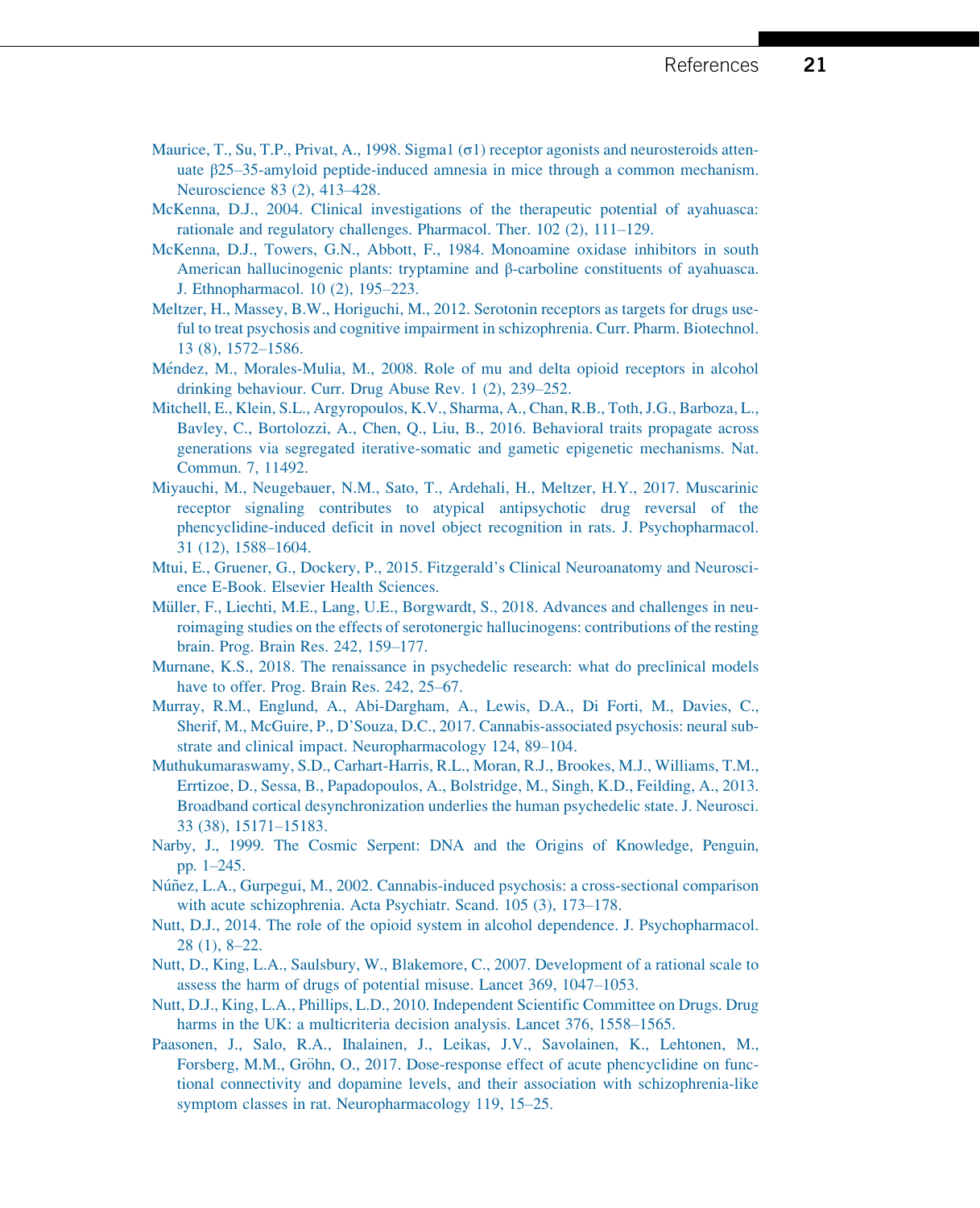- <span id="page-22-0"></span>[Pires, A.P.S., De Oliveira, C.D.R., Moura, S., D](http://refhub.elsevier.com/S0079-6123(18)30119-5/rf0375)ö[rr, F.A., Silva, W.A.E., Yonamine, M.,](http://refhub.elsevier.com/S0079-6123(18)30119-5/rf0375) [2009. Gas chromatographic analysis of dimethyltryptamine and](http://refhub.elsevier.com/S0079-6123(18)30119-5/rf0375) β[-carboline alkaloids](http://refhub.elsevier.com/S0079-6123(18)30119-5/rf0375) [in ayahuasca, an amazonian psychoactive plant beverage. Phytochem. Anal. 20 \(2\),](http://refhub.elsevier.com/S0079-6123(18)30119-5/rf0375) 149–[153.](http://refhub.elsevier.com/S0079-6123(18)30119-5/rf0375)
- [Popik, P., 1996. Facilitation of memory retrieval by the anti-addictive alkaloid, ibogaine. Life](http://refhub.elsevier.com/S0079-6123(18)30119-5/rf0380) [Sci. 59 \(24\), L379](http://refhub.elsevier.com/S0079-6123(18)30119-5/rf0380)–L385.
- [Prashad, S., Dedrick, E.S., Filbey, F.M., 2018. Cannabis users exhibit increased cortical ac](http://refhub.elsevier.com/S0079-6123(18)30119-5/rf0385)[tivation during resting state. NeuroImage 179, 176](http://refhub.elsevier.com/S0079-6123(18)30119-5/rf0385)–186.
- [Prochazkova, L., Lippelt, D.P., Colzato, L.S., Kuchar, M., Sjoerds, Z., Hommel, B., 2018. Ex](http://refhub.elsevier.com/S0079-6123(18)30119-5/rf0390)[ploring the effect of microdosing psychedelics on creativity in an open-label natural set](http://refhub.elsevier.com/S0079-6123(18)30119-5/rf0390)[ting. bioRxiv, 384412.](http://refhub.elsevier.com/S0079-6123(18)30119-5/rf0390)
- [Riba, J., Anderer, P., Jan](http://refhub.elsevier.com/S0079-6123(18)30119-5/rf0395)é, F., Saletu, B., Barbanoj, M.J., 2004. Effects of the south American [psychoactive beverage ayahuasca on regional brain electrical activity in humans: a func](http://refhub.elsevier.com/S0079-6123(18)30119-5/rf0395)[tional neuroimaging study using low-resolution electromagnetic tomography.](http://refhub.elsevier.com/S0079-6123(18)30119-5/rf0395) [Neuropsychobiology 50 \(1\), 89](http://refhub.elsevier.com/S0079-6123(18)30119-5/rf0395)–101.
- [Riga, M.S., Soria, G., Tudela, R., Artigas, F., Celada, P., 2014. The natural hallucinogen](http://refhub.elsevier.com/S0079-6123(18)30119-5/rf0400) [5-MeO-DMT, component of ayahuasca, disrupts cortical function in rats: reversal by an](http://refhub.elsevier.com/S0079-6123(18)30119-5/rf0400)[tipsychotic drugs. Int. J. Neuropsychopharmacol. 17 \(8\), 1269](http://refhub.elsevier.com/S0079-6123(18)30119-5/rf0400)–1282.
- [Ron, D., Wang, J., 2009. The NMDA receptor and alcohol addiction. In: Biology of the](http://refhub.elsevier.com/S0079-6123(18)30119-5/rf0405) [NMDA Receptor. CRC Press, pp. 60](http://refhub.elsevier.com/S0079-6123(18)30119-5/rf0405)–70.
- [Rubia, K., Russell, T., Bullmore, E.T., Soni, W., Brammer, M.J., Simmons, A., Taylor, E.,](http://refhub.elsevier.com/S0079-6123(18)30119-5/rf0410) [Andrew, C., Giampietro, V., Sharma, T., 2001. An fMRI study of reduced left prefrontal ac](http://refhub.elsevier.com/S0079-6123(18)30119-5/rf0410)[tivation in schizophrenia during normal inhibitory function. Schizophr. Res. 52 \(1](http://refhub.elsevier.com/S0079-6123(18)30119-5/rf0410)–2), 47–55.
- [Sampedro, F., et al., 2017. Assessing the psychedelic "after-glow" in ayahuasca users: post](http://refhub.elsevier.com/S0079-6123(18)30119-5/rf0415)[acute neurometabolic and functional connectivity changes are associated with enhanced](http://refhub.elsevier.com/S0079-6123(18)30119-5/rf0415) [mindfulness capacities. Int. J. Neuropsychopharmacol. 20, 698](http://refhub.elsevier.com/S0079-6123(18)30119-5/rf0415)–711.
- [Sarne, Y., Toledano, R., Rachmany, L., Sasson, E., Doron, R., 2018. Reversal of age-related](http://refhub.elsevier.com/S0079-6123(18)30119-5/rf0420) [cognitive impairments in mice by an extremely low dose of tetrahydrocannabinol. Neuro](http://refhub.elsevier.com/S0079-6123(18)30119-5/rf0420)[biol. Aging 61, 177](http://refhub.elsevier.com/S0079-6123(18)30119-5/rf0420)–186.
- [Schartner, M.M., Carhart-Harris, R.L., Barrett, A.B., Seth, A.K., Muthukumaraswamy, S.D.,](http://refhub.elsevier.com/S0079-6123(18)30119-5/rf0425) [2017. Increased spontaneous MEG signal diversity for psychoactive doses of ketamine,](http://refhub.elsevier.com/S0079-6123(18)30119-5/rf0425) [LSD and psilocybin. Sci. Rep. 7, 46421.](http://refhub.elsevier.com/S0079-6123(18)30119-5/rf0425)
- Schneider, J.A., 1957. Tabernanthine, Ibogaine Containing Analgesic Compositions. US patent 2817623, Ciba Pharmaceutical Products Inc. 22 March 1956. Available at <http://www.freepatentsonline.com/2817623.pdf>.
- [Spain, A., Howarth, C., Khrapitchev, A.A., Sharp, T., Sibson, N.R., Martin, C., 2015.](http://refhub.elsevier.com/S0079-6123(18)30119-5/rf0435) Neurovascular [and neuroimaging effects of the hallucinogenic serotonin receptor agonist](http://refhub.elsevier.com/S0079-6123(18)30119-5/rf0435) [psilocin in the rat brain. Neuropharmacology 99, 210](http://refhub.elsevier.com/S0079-6123(18)30119-5/rf0435)–220.
- [Sumiyoshi, T., Kunugi, H., Nakagome, K., 2014. Serotonin and dopamine receptors in](http://refhub.elsevier.com/S0079-6123(18)30119-5/rf0440) [motivational and cognitive disturbances of schizophrenia. Front. Neurosci. 8, 395.](http://refhub.elsevier.com/S0079-6123(18)30119-5/rf0440)
- [Tagliazucchi, E., Carhart-Harris, R., Leech, R., Nutt, D., Chialvo, D.R., 2014. Enhanced rep](http://refhub.elsevier.com/S0079-6123(18)30119-5/rf0445)[ertoire of brain dynamical states during the psychedelic experience. Hum. Brain Mapp.](http://refhub.elsevier.com/S0079-6123(18)30119-5/rf0445) [35 \(11\), 5442](http://refhub.elsevier.com/S0079-6123(18)30119-5/rf0445)–5456.
- [Tagliazucchi, E., Roseman, L., Kaelen, M., Orban, C., Muthukumaraswamy, S.D., Murphy, K.,](http://refhub.elsevier.com/S0079-6123(18)30119-5/rf0450) [Laufs, H., Leech, R., McGonigle, J., Crossley, N., Bullmore, E., 2016. Increased global func](http://refhub.elsevier.com/S0079-6123(18)30119-5/rf0450)[tional connectivity correlates with LSD-induced ego dissolution. Curr. Biol. 26 \(8\), 1043](http://refhub.elsevier.com/S0079-6123(18)30119-5/rf0450)–1050.
- [Theunissen, E.L., Kauert, G.F., Toennes, S.W., Moeller, M.R., Sambeth, A., Blanchard, M.M.,](http://refhub.elsevier.com/S0079-6123(18)30119-5/rf0455) [Ramaekers, J.G., 2012. Neurophysiological functioning of occasional and heavy cannabis](http://refhub.elsevier.com/S0079-6123(18)30119-5/rf0455) [users during THC intoxication. Psychopharmacology 220 \(2\), 341](http://refhub.elsevier.com/S0079-6123(18)30119-5/rf0455)–350.